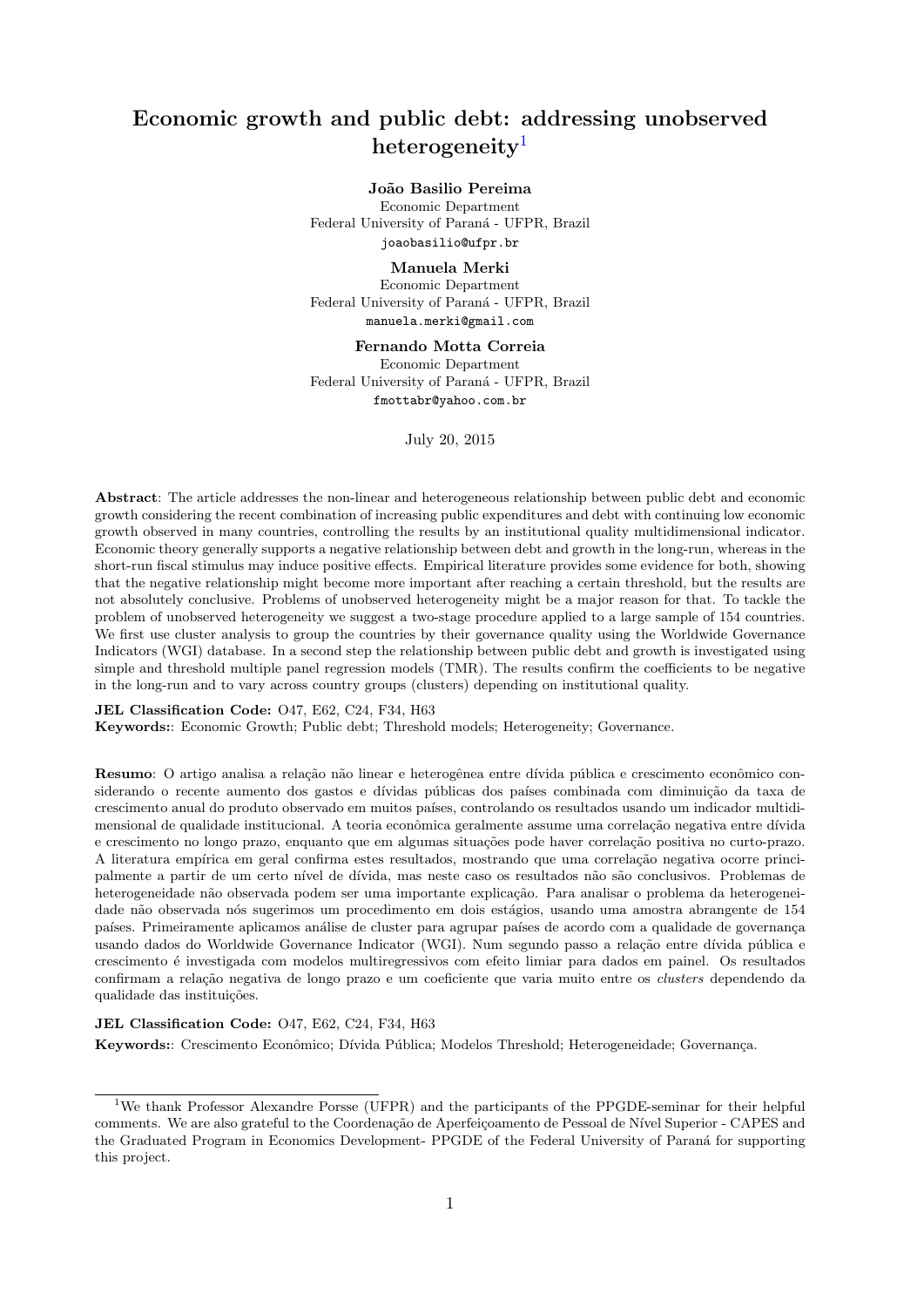# Economic growth and public debt: addressing unobserved heterogeneity

# 1 Introduction

Debt ranks high on the public agenda, not only in certain European countries where the financial crisis turned into a crisis of public debt. Governments all over the world have tried to stimulate economic activity by means of tax relieves, subsidies and cheap money, creating and aggravating fiscal imbalances. In many cases, growth remained low or declined even further. It is therefore more than ever important to understand the impact of fiscal policy, public expenditure and debt on economic growth and social welfare. Economic literature still provides insufficient advice for economic policy. Against this background, we review the existing literature on the relationship between public debt<sup>[2](#page-1-0)</sup>/public spending<sup>[3](#page-1-1)</sup> and economic growth.

Economic theory generally supports a negative relationship between debt and growth in the long run through the traditional crowding out effects, whereas in the short run fiscal policy may temporarily induce growth through demand side stimulus, especially if households assume non-Ricardian behavior and economic output is far from production capacity. Empirical evidence is less clear. The findings vary considerably and are sensitive to the definition of the sample and temporal coverage. Problems of endogeneity, nonlinearities and causality have been continuously discussed. Proving causality is a very ambitious goal - probably the most ambitious one - and general knowledge on growth econometrics provides little advice. Nonlinear and threshold models indeed have been an intensive area of research in recent years and considerably improved knowledge and consistency of results. However, latest contributions have pointed to considerable biases through hidden factors and unobserved heterogeneity (e.g. [Panizza and Presbitero](#page-20-0) [\(2013\)](#page-20-0), [Kourtellos et al.](#page-19-0) [\(2013\)](#page-19-0)).

In order to estimate appropriately the nonlinear relationship and threshold given the heterogeneous sample of countries, we propose a two-stage approach to address this short-coming. We account for unobserved heterogeneity by grouping the countries based on the quality of governance and institutions, making it observable. We use a cluster methodology based on the six dimensions of the Worldwide Governance Indicators (WGI) database to classify the large sample of 154 countries into 5 more homogeneous groups. In a second step we apply the commonly used linear and nonlinear models to investigate the relationship between public debt and growth to each of the country groups.

The article is organized as follows: Section 2 reviews the existing theoretical and empirical literature including indications for unobserved heterogeneity. Section 3 discusses the possibilities to address heterogeneity and motivates the utilization of institutional quality indicators. Section 4 presents our approach to control heterogeneity by means of cluster analysis and presents the resulting country groups. Section 5 then evaluates several estimation techniques and analyses

<span id="page-1-1"></span><sup>3</sup>We basically focus on public debt. However, as public debt and public spending go hand in hand, it is beneficial to have a look at findings from research on public spending and other related areas as well.

<span id="page-1-0"></span><sup>2</sup> In this paper, government debt or public debt refer to gross general government debt, i.e. public liabilities at all levels of government - central, provincial and local. We do not address the discussion about the impact of federalism. The effects of the allocation of fiscal power, transfer payments and the various redistribution channels are not easy to measure, and the discussion on revenue sharing between central and local governments would go well beyond the scope of this analysis. Gross general government debt covers external as well as domestic debt. Even though there are valid arguments to distinguish external and domestic debt (domestic debt, issued under domestic legal jurisdiction, is more easy to get rid of by inflation or changing credit or tax regulation), we do not address them separately. The discussion seems less important today, than it has been before. Many emerging markets rely much more on domestic creditors today as in the 1980s and 1990s. Rational markets should take into account foreign and domestic debt alike.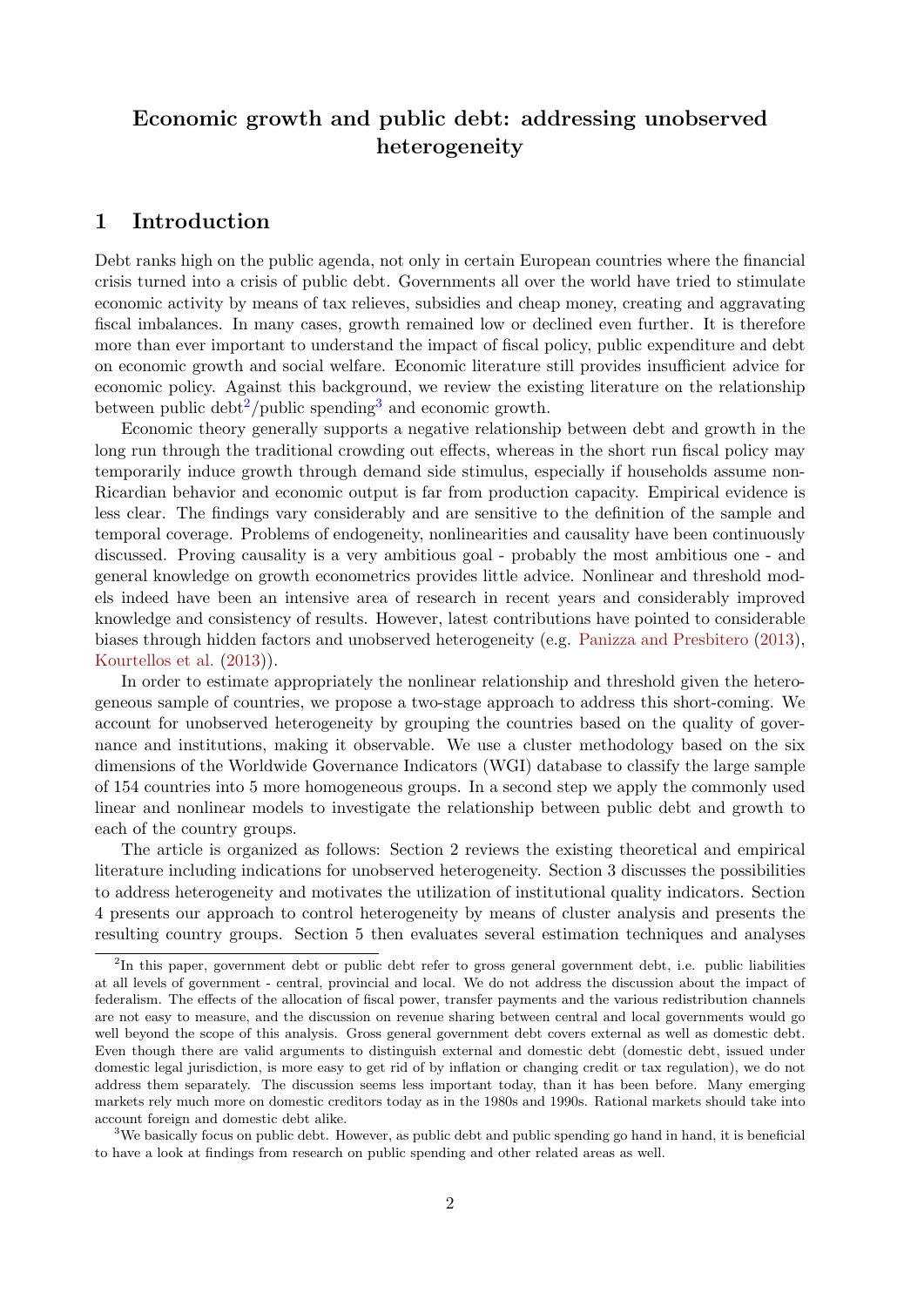the relationship between debt and growth for each of the sub-samples. The results confirm the existence of a negative relationship between debt and growth and disclose the existence of significant differences in debt coefficients between the sub-samples. Section 6 comments and concludes.

# 2 Literature review

According to the conventional economic view, debt reflecting deficit financing due to government spending or tax reduction, might stimulate aggregate demand and output in the short run. In the long-run, an increase of public debt will indeed reduce the growth rate through lower productivity<sup>[4](#page-2-0)</sup>. No matter whether the debt influences the economic activity through crowdingout effects, higher interest rates, higher volatility due to reduced flexibility of the government to perform an anti-cyclical fiscal policy and/or uncertainties about future policies and taxation, at the end debt reduces investment, hamper the increase of the capital stock and thus finally slow down growth in productivity and economic growth. Lower productivity in turn means lower competitiveness and will therefore negatively impact the trade balance. And finally with growth being reduced, tax revenue is likely to decrease, increasing the probability of further budget deficits and recourse on credits, initiating a vicious cycle.

The effects of debt and fiscal policy on growth depend on the structure as well as on the level of taxation and expenditure. The literature distinguishes various types of taxes and expenditures - e.g. more and less distortionary taxes, public consumption versus investment, unproductive versus productive spending or different public expenditure categories, i.e. military, social security, education or health expenditures (e.g. [Devarajan et al.](#page-19-1) [\(1996\)](#page-19-1) or [Kneller et al.](#page-19-2) [\(1999\)](#page-19-2)). Productive expenditures are generally found to have more positive impact unless financed by distortionary taxes.

The extent of the effect of fiscal policy may be reduced by partial or complete Ricardian behaviour [\(Barro,](#page-19-3) [1974\)](#page-19-3). That is, if individual actors anticipate the future impact of public expenditure and increasing debt and adapt their behaviour to neutralize the effect. Even in presence of such a situation of anticipatory market participants where the theory of debt neutrality or Ricardian equivalence would be perfectly met, the impact of additional debt will, however, most probably not be zero. Government consumption and future taxation may involve changes in relative utilities and have distortionary effects as a whole.

Empirical findings on the relationship between public debt and growth are not clear and sometimes even inconsistent. Many studies provide evidence for a negative relationship between public expenditure, government consumption, budget deficits or public debt and growth (e.g. [Aiginger and Falk](#page-19-4) [\(2005\)](#page-19-4) or [Kumar and Woo](#page-19-5) [\(2010\)](#page-19-5)). Nonetheless, evidence has been generally inconclusive, sensitive to the selection of the sample and time-period investigated and smaller than expected. Also endogeneity and causality issues have been disputed. In principle, this is little surprising. The literature on the relationship between public debt and growth builds on the vast research on the determinants of medium and long-run growth. Therefore, the same challenges and concerns about robustness, specification of the explanatory variables and intermediating factors apply (see [Sala-i Martin](#page-20-1) [\(1997\)](#page-20-1), [Sala-i Martin et al.](#page-20-2) [\(2004\)](#page-20-2) or also the comprehensive summary on growth econometrics by [Durlauf et al.](#page-19-6) [\(2005\)](#page-19-6)).

Attempts to unravel the puzzling relationship between debt and growth have intensified recently. Especially gained momentum the idea of a nonlinear relationship and the existence of a "debt threshold". Of special importance has been the analysis of [Reinhart and Rogoff](#page-20-3) [\(2012\)](#page-20-3) who - based on a comprehensive panel consisting of 44 countries and a two-centuries time span -

<span id="page-2-0"></span><sup>4</sup>[Elmendorf and Mankiw](#page-19-7) [\(1999\)](#page-19-7) give a comprehensive overview of the theoretical literature on the macroeconomic effects of government debt.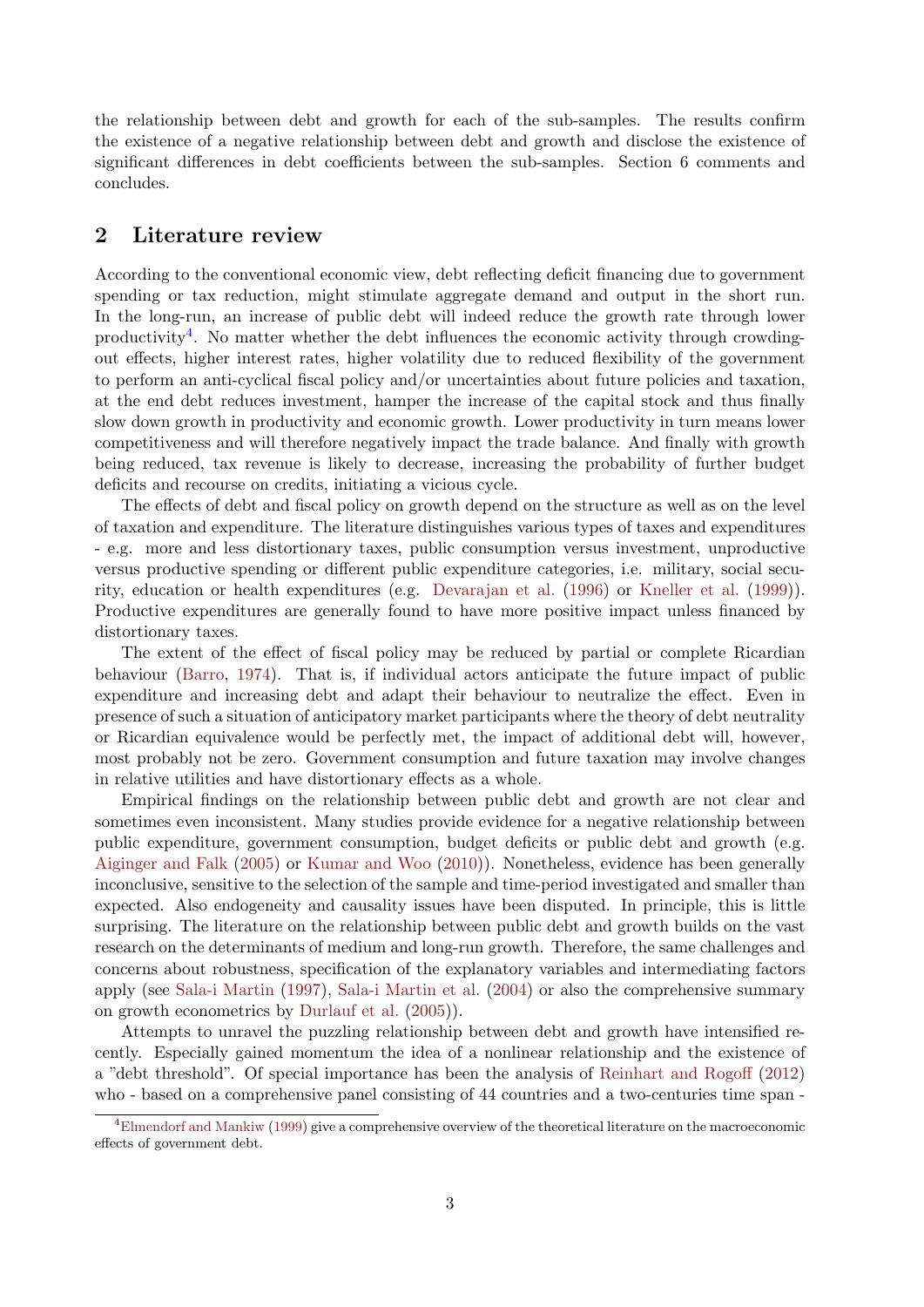find evidence for a significant negative relationship between debt and growth for countries with "high" debt levels (higher than 90 percent of GDP), whereas the link between debt and growth seemed to be weak at "normal" debt levels. [Reinhart and Rogoff](#page-20-3) [\(2012\)](#page-20-3) have been criticized and challenged by [Herndon et al.](#page-19-8) [\(2013\)](#page-19-8) who show that the threshold effect vanishes after correcting for a coding error and using a different weighting of the data. Nevertheless the work has inspired a vast and growing empirical literature devoted to confirm the existence of causal relationships as well as nonlinearity and thresholds effects. Several contributions confirmed the existence of nonlinearity, whilst others did not find such evidence.

Besides this recent revitalized empirical research, [Tanzi and Zee](#page-20-4) [\(1996\)](#page-20-4) and [Devarajan et al.](#page-19-1) [\(1996\)](#page-19-1) already suggested a couple of years ago that the relationship between growth and fiscal variables may not be monotonic and that not only the type of use and sourcing (distortionary vs. undistortionary) is important, but also the level of the expenditure. [Devarajan et al.](#page-19-1) [\(1996\)](#page-19-1) showed that even productive expenditures could become unproductive if there is an excessive amount of them.

Searching for nonlinearity [Checherita and Rother](#page-19-9)  $(2010)$  used a sample of 12 euro area countries and data between 1970-2008. They found evidence for an inversely u-shaped relationship between government debt and growth with a turning point between 90%-100%. [Baum et al.](#page-19-10) [\(2013\)](#page-19-10) also analysed 12 Euro area countries, but limited to a more narrow period between 1990- 2010, and confirmed these results. For high debt ratios above 95%, additional debt has a clearly negative impact on economic activity. [Cecchetti et al.](#page-19-11) [\(2011\)](#page-19-11), for a sample of 18 OECD countries and a period of 1980-2009, find a negative impact of public debt on the subsequent average growth. A 10 percentage points increase in the debt ratio is associated with a 17-18 basis points reduction in growth. Taking into account threshold effects, they state indeed, that government debt only starts to reduce economic growth once it crosses a threshold of about 85 percent. Below this level the relationship is insignificant. On the other hand, [Pescatori et al.](#page-20-5) [\(2014\)](#page-20-5) do not find any particular debt threshold. Notwithstanding, they find evidence that the debt trajectory might have an important impact on future growth. A country's debt trajectory can even be as important as the level of debt. Countries with high but declining debt, can experience the same growth rate as a low indebted country. However, [Pescatori et al.](#page-20-5) [\(2014\)](#page-20-5) also find evidence that higher levels of debt are associated with a higher degree of output volatility.

The majority of the empirical research focuses on advanced economies for data availability reasons (OECD data) or for other considerations. But evidence exist that growth effects differ between country groups. For a more comprehensive sample of 155 countries, [Afonso and Jalles](#page-19-12) [\(2013\)](#page-19-12) find a much lower debt ratio threshold of 59%. The endogenous thresholds is slightly higher at  $79\%$  of GDP for emerging countries whereas for the Euro area it is 58%. [Kumar and](#page-19-5) [Woo](#page-19-5) [\(2010\)](#page-19-5) use a series of panel data estimators for a sample of 38 emerging and developing economies over the period of 1970-2009. They find a negative relationship between debt and growth - on average a 10 percentage points increase in the debt-to-GDP ratio is associated with a slowdown in annual real per capita GDP growth of 0.2 percentage points per year - as well as evidence for nonlinearities with high debt levels having a proportionately larger negative effect. In addition they detect the impact of debt to be smaller in advanced economies. Advanced economies experience a lower slowdown of around 0.15%–0.2%, whereas the effect in emerging economies is twice as large (0.3%–0.4%).

Emerging market countries experience difficulties in raising additional funds at higher debt levels that would be manageable by advanced country criteria without any problem. At the same time they experience high incentives to increase spending - meeting need to invest in education, social security, and public goods, what favours a policy of expanding public expenditures. [Rein](#page-20-6)[hart et al.](#page-20-6) [\(2003\)](#page-20-6) state that in the case of emerging markets the risk of a credit event starts to increase significantly at levels of external debt above 30-35% of GNP already. Cases of external debt default have occurred at a ratio of debt to GNP as low as 47% in the case of Mexico in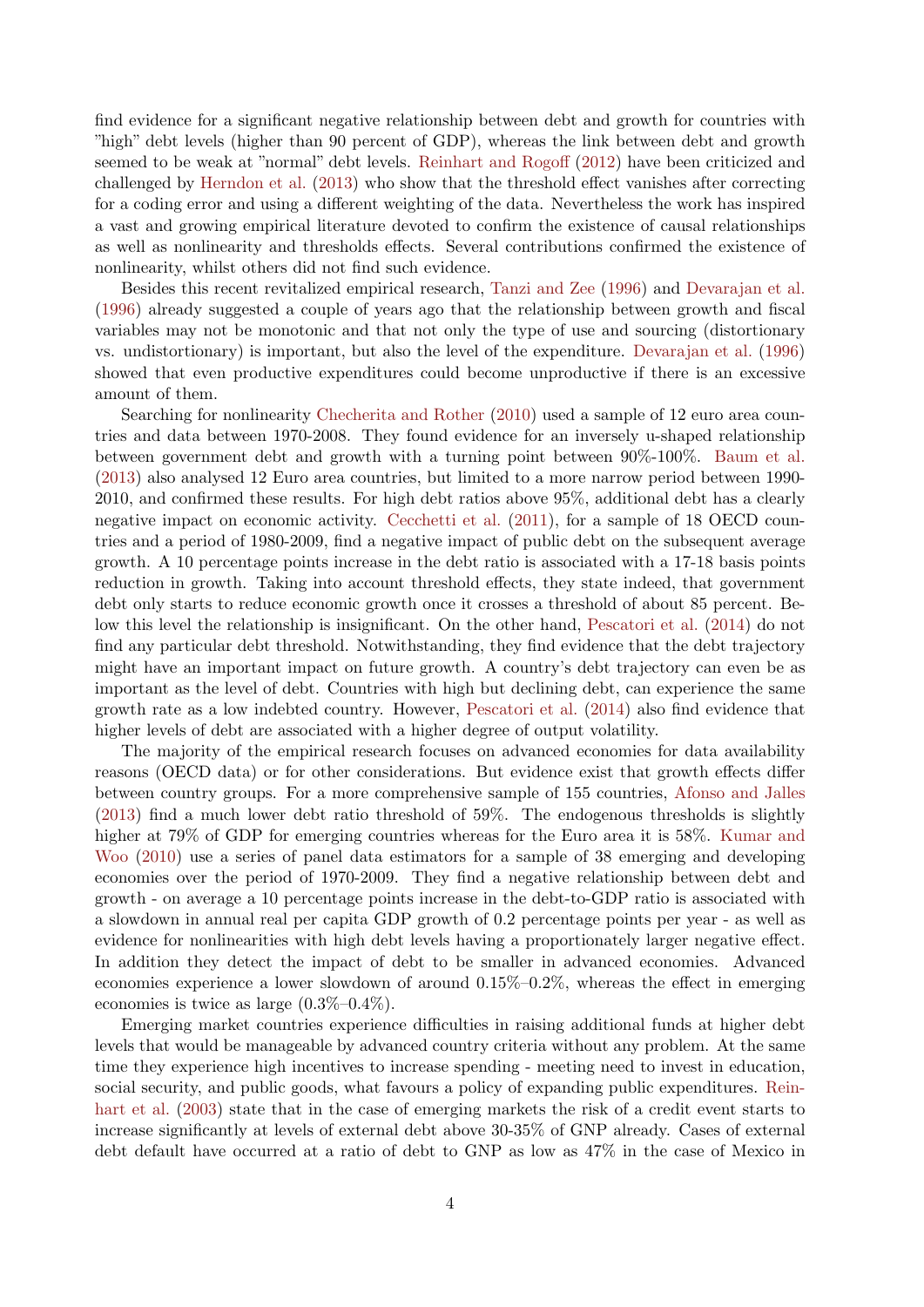1982, at a ratio of slightly above 50% in the case of Argentina in 2001 or 20% in Ecuador in 2008 [\(Reinhart and Rogoff](#page-20-7) [\(2009\)](#page-20-7)). All this evidence suggests that cross-country heterogeneity can dramatically affect the empirical analysis.

The language utilized in the debt-and-growth literature implicitly suggests a link going from debt to growth - our contribution is no exception - most probably because such a link seems desirable from an economic policy perspective. But causality remains undetermined. [Panizza](#page-20-8) [and Presbitero](#page-20-8) [\(2012\)](#page-20-8) using a sample of 17 advanced economies conclude that a causal link going from public debt to economic growth may not exist. And [Lof and Malinen](#page-20-9) [\(2014\)](#page-20-9), using a panel vector auto-regression (PVAR) model for a panel of 20 developed countries, find no statistically significant effect of debt on growth for any level of debt, while GDP growth is found to have a statistically significant effect on debt. While causality will remain difficult to establish, the robustness of results can be improved by controlling for unobserved heterogeneity.

Data limitations, varying samples of countries across studies, differing time periods or problems with endogeneity or multicollinearity can result in lack of robustness and consequently inconsistent results. Researchers address these problems by delimiting to a core set of growth determinants on the basis of general growth econometrics. Many contributions also work with instrumental variables and use TSLS or GMM models. Some did robustness test as well, estimating their models for various sub-samples - using segmentations on income or development levels, geographical affiliation, membership in international organizations etc. GMM models however are only partially suitable for macroeconomic cross-country datasets as the number of observations is generally relatively small. [Kumar and Woo](#page-19-5) [\(2010\)](#page-19-5) show that the results obtained with GMM estimations are similar to the results with standard OLS, with OLS coefficients being somewhat smaller than the GMM ones. [Reinhart et al.](#page-20-10) [\(2012\)](#page-20-10) and [Panizza and Presbitero](#page-20-0) [\(2013\)](#page-20-0) provide good summaries of the empirical literature and the different approaches used.

Even though recent analysis has produced more robust evidence, there has been an increase in the literature and improvements in econometric methods that allowed for a better understanding of the nature of the relationship, the possibility to derive concrete policy measures and their acceptance is still limited. The empirical evidence has been weaker than generally assumed.

Some recent contributions have claimed attention for misleading estimates of nonlinearity and thresholds by using pooled and panel data without controlling appropriately the heterogeneity between countries. [Panizza and Presbitero](#page-20-0) [\(2013\)](#page-20-0) demonstrate that aggregate data produces an inverted U-shaped relationship between growth and public debt even though the countryspecific regressions generally indicates a U-shaped or even positive relationship between debt and growth. They state: "the relationship is characterized by very large cross country heterogeneity [...]" and "[...] may depend on institutional quality, on the dimension of the public sector, on how and why debt has been accumulated, and on the structure and composition of public debt". [Kourtellos et al.](#page-19-0) [\(2013\)](#page-19-0) - who also emphasize that not accounting for parameter heterogeneity may be an important limitation of many existing work and lead to spurious results - address parameter heterogeneity by including democracy as a control variable for institutional quality. They specifically find that the relationship between debt and growth depends on the extent of democracy.

Overall however, the problem of parameter heterogeneity has received little attention so far and variables on the institutional environment have widely been ignored, even though several papers have provided evidence that countries with different institutional structures - e.g. economic and systemic arrangements - likely have different debt levels and start facing negative effects from additional debt at different levels. Controlling for institutional quality variables or for macroeconomic structures is therefore an important area for further research.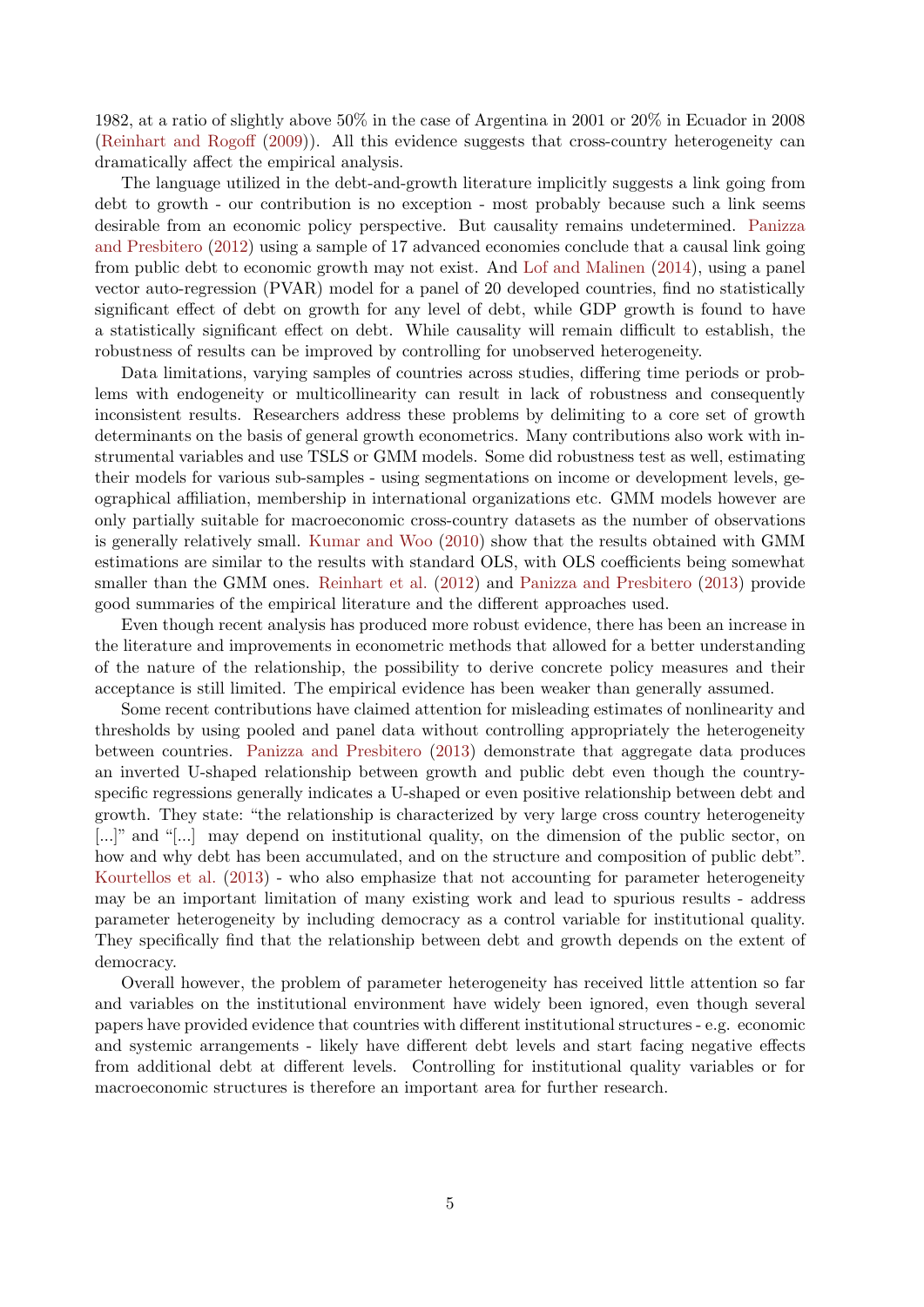# 3 Controlling heterogeneity using institutional quality indicators

Heterogeneity is in the center of any cross-country study. Observed and not observed differences are combined to explain differences in other depending variables. As the independent variables rarely capture the entire cross-country differences, additional control for unobserved heterogeneity is necessary. In case of unobserved heterogeneity, the use of pooled techniques can be misleading and some authors therefore suggest to not utilize it [\(Panizza and Presbitero,](#page-20-0) [2013\)](#page-20-0). On the other hand, switching to an individual country-specific analysis is usually not feasible, due to insufficient observations in the individual country sample. For this reason, the use panel data became the most common method to investigate empirically the correlation between public debt and growth at macroeconomic level. Fixed or random effects models have been commonly used to isolate the effect of heterogeneity in order to compute the debt coefficient in a consistent and efficient way. These traditional fixed or random effects help to isolate the cross-country heterogeneity and to estimate more significant and efficient debt regressors. But they do not help to explain the origins of the heterogeneity. Although the heterogeneity is isolated in different country's intercepts with fixed or random effects, the problem of parameter heterogeneity remains.

Another predominant practice has been to group countries according to some pre-defined criteria, generally default definitions like OECD, Asian or Euro area countries for example, without motivating the selection. A common characteristic to classify countries - apart from geographical ones - is income per capita. Well known examples include the Worldbank classification distinguishing low, medium and high-income countries. The existing empirical literature on the relationship between debt and growth provides evidence for different debt-growth relationships in emerging market economies as opposed to advanced economies. Income-based classifications can possibly be useful, of course, depending on the purpose at stake, but cannot explain or disentangle the existence of heterogeneity. At best, these criteria allow to compute more significant and efficient regressors, without explaining the origins of heterogeneity and its effects over the debt-growth relationship. The heterogeneity itself and its consequences on the relationship between debt and growth continue unknown. An explicit control for heterogeneity variables, e.g. using methods for grouping such as cluster analysis, can overcome this problem and therefore improve the results. The advantage will be illustrated in the next sections.

We further argue that income-based classification criteria alone do not capture well the driving factors behind a country's fiscal policy. A country's institutional setting may be a key factor explaining the design and reliability of its fiscal policy. [Kourtellos et al.](#page-19-0) [\(2013\)](#page-19-0) provide evidence in this direction. They find higher public debt to have a negative effect on growth in lowdemocracy regimes, whereas in high-democracy regimes no statistically significant relationship can be found.

There are several reasons why institutional quality and macroeconomic stability may shape the relationship between debt and growth. Markets can be more sensitive to debt increases and changes in fiscal and economic policy in the cases of countries with weak institutions and/or with unstable macroeconomic environment. A variety of channels may connect the institutional and macroeconomic environment to the relationship between debt and growth. In case of weak institutional quality:

- Uncertainty may generally be higher.
- Interest rates may react more strongly as lenders request a higher risk premium.
- Crowding-out effects may be more pronounced.
- Pressure to pursue an expansionary monetary policy may be more accentuated due to lower central bank autonomy, leading to an increase in inflation. [Reinhart and Rogoff](#page-20-3) [\(2012\)](#page-20-3) show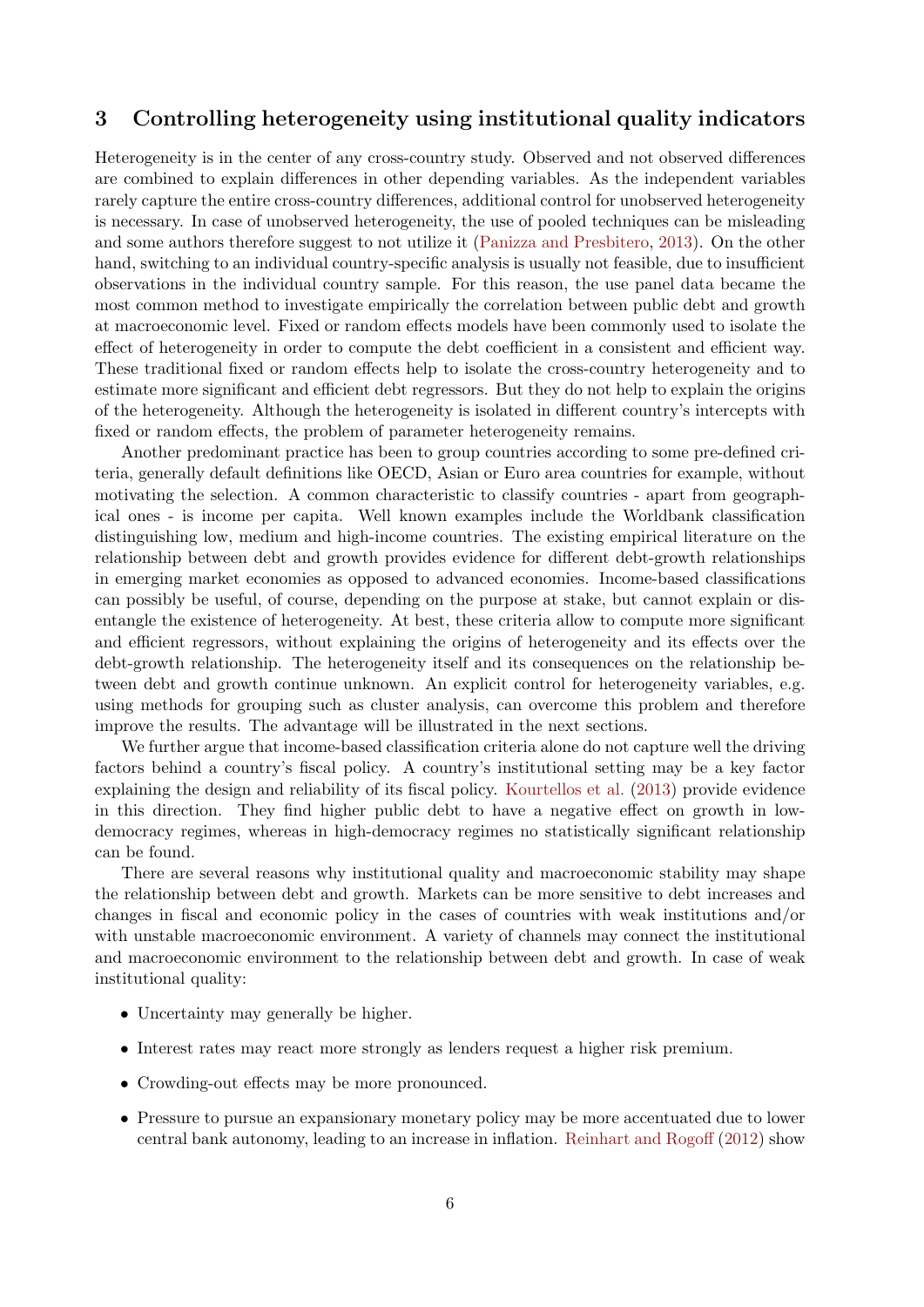that high public debt levels empirically coincide with higher inflation in emerging market countries, whereas in advanced economies it generally does not.

- Political and economic power may be less balanced favoring some sectors at the detriment of others - leading to public and social costs through inefficient allocation.
- Tax revenue needed to cover debt and interest rate payments may have a more distortionary and consequently more negative impact as taxation is supposed to be more difficult in case of countries with weak institutions. Tax evasion is supposed to be high, the tax base generally small and the collection of revenues more costly and control-intensive, leading governments to develop tax systems that are inefficient from an economic perspective and exploit whatever they can [\(Tanzi and Zee](#page-20-11) [\(2000\)](#page-20-11)).
- Corruption may be more prevalent and part of the money will dissipate.

Making a long story short, the quality of the prevailing institutions may influence the "return on investment" of (additional) public expenditure and public debt.

#### The Worldwide Governance Indicators

To capture the effect of governance and institutional quality, we refer to the Worldwide Governance Indicators, WGI. We briefly resume the main characteristics of the indicators below which are well suited to control heterogeneity and help to estimate threshold models appropriately. For a complete methodology of the WGI dataset see [Kaufmann et al.](#page-19-13) [\(2010\)](#page-19-13) and [Kaufmann et al.](#page-19-14) [\(1999b\)](#page-19-14).

The WGI summarize the multiple views on the quality of governance. It has been developed with the support of the World Bank in 1999. The database covers more than 200 countries and compiles several hundred individual variables on governance taken from 32 data sources. The WGI are based exclusively on subjective or perceptive measures of governance, an approach that is justified first by the fact that this kind of information (perceptions, impressions, views) is what drives agents' actions, second because there are no objective measures available in many areas of governance, and third because the distinction between "subjective" and "objective" measures is often less clear-cut than it might seem. The data are gathered from a number of survey institutes, think tanks, non-governmental organizations, international organizations, and private sector firms.

Six aggregate indicators are derived using a statistical tool known as unobserved components model  $(UCM)^5$  $(UCM)^5$  and available for a period of 199[6](#page-6-1)-2013.<sup>6</sup> The full WGI dataset is available at <www.govindicators.org>.

The six indicators refer to three aspects of governance [\(Kaufmann et al.,](#page-19-13) [2010\)](#page-19-13):

- 1. The process by which governments are selected, monitored and replaced;
	- *Voice and Accountability* capturing the extent to which a country's citizens are able to participate in selecting their government, as well as freedom of expression, association and media;
	- Political Stability and Absence of Violence capturing the likelihood that the government will be destabilized or overthrown by unconstitutional or violent means, including politically motivated violence and terrorism;
- 2. The capacity of the government to effectively formulate and implement sound policies;

<span id="page-6-1"></span><span id="page-6-0"></span><sup>&</sup>lt;sup>5</sup>See [Kaufmann et al.](#page-19-15) [\(1999a\)](#page-19-15) for a detailed discussion of the aggregation methodology used.

 ${}^{6}$ Between 1996 and 2002 the indicators are available every second year only. As from 2002, they are updated on a yearly basis.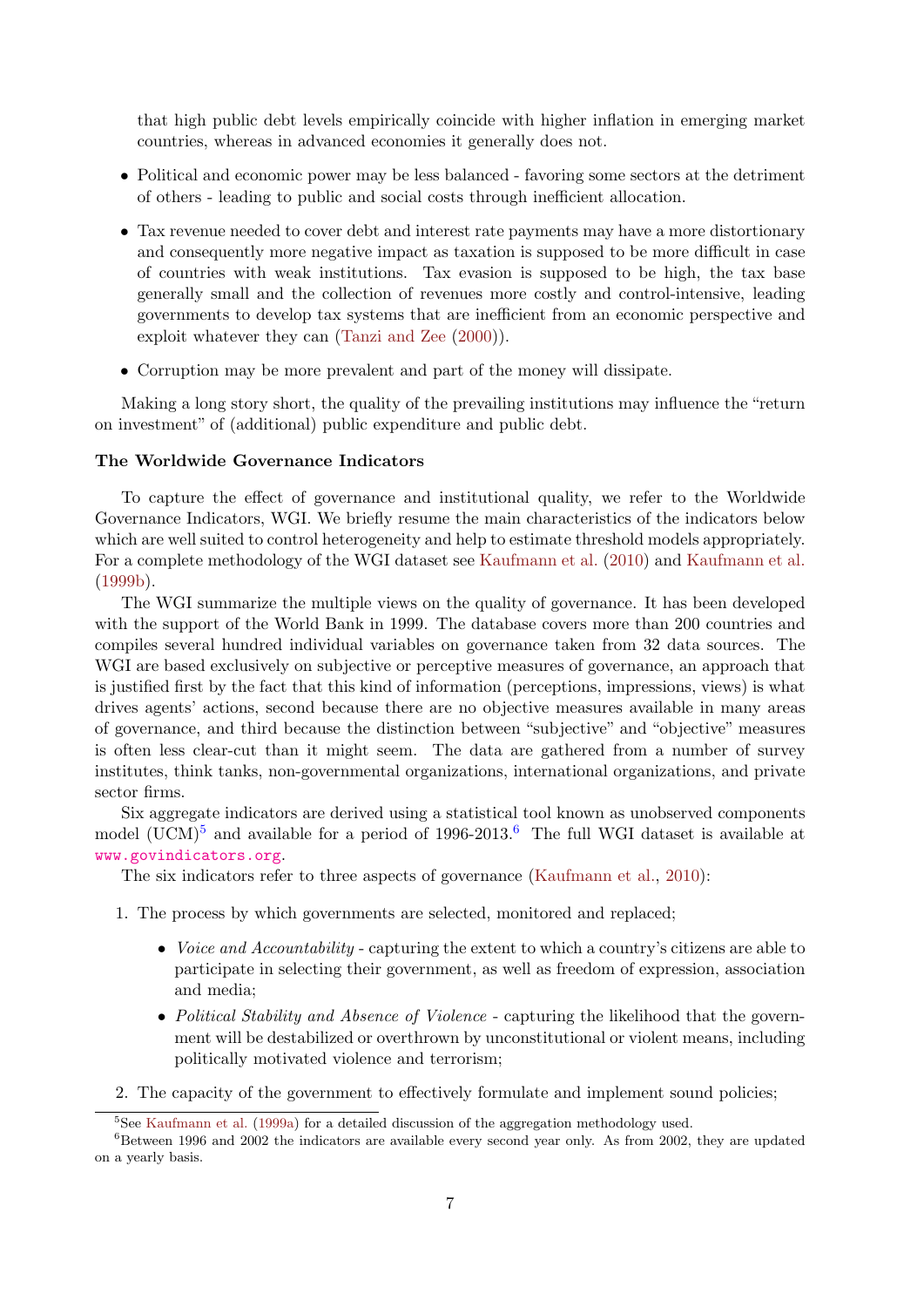- Government Effectiveness capturing the quality of public services, the quality of the civil service and its independence from political pressures, the quality of policy formulation and implementation, and the credibility of the government's commitment to such policies;
- Regulatory Quality capturing the ability of the government to formulate and implement sound policies and regulations that permit and promote private sector development;
- 3. The respect of citizens and the state for the institutions.
	- Rule of Law capturing the extent to which agents have confidence in and abide by the rules of society, and in particular the quality of contract enforcement, property rights, the police and the courts, as well as the likelihood of crime and violence;
	- Control of Corruption capturing the extent to which public power is exercised for private gain, including both petty and grand forms of corruption, as well as "capture" of the state by elites and private interests.

As any synthesizing indicator, also the WGI database has its strengths and weaknesses. Main critics involve scaling (the data always relies on observed characteristics, i.e. the world average is the same in each year) or the source and quality of the underlying perception data which may show correlated errors, be biased towards perceptions of the elite or influenced by the recent performance of the country. [Kaufmann et al.](#page-19-16) [\(2007\)](#page-19-16) respond to these critics, which we acknowledge but consider to be of minor importance and generally inevitable.

The alternative would be to rely on objective or *de jure* measures. The democracy variable from the "Polity IV Project" database used by [Kourtellos et al.](#page-19-0) [\(2013\)](#page-19-0) as a proxy for institutional quality is based on de jure criteria. The major disadvantages of de jure measures are that they contain limited information about peoples' real incentives and show little variance especially for advanced economies in the recent past. We consider these drawbacks to be more substantial.

Finally, the WGI data are convenient to use in cluster analysis as all of them are quantitative variables and are already standardized.

## 4 Cluster Analysis

We classify the countries according to their institutional quality measured by the WGI indicators and utilize cluster technique to group them into more homogeneous clusters. Thereafter the resulting sub-samples can be used in panel regressions. The two-stage procedure allows to explore at the same time the pooled data (increasing the degree of freedom of the model), estimate fixed or random effects and control for institutional variables that account for heterogeneity.

Cluster analysis is a major technique to group heterogeneous individuals by finding relatively homogeneous groups based on multivariate characteristics. The cluster methodology is frequently used in medical research, in biology, in marketing and many other social sciences, but still less common in economics.

Some recent research has applied clustering techniques to cross-country data to isolate heterogeneity. [Zielenkiewicz](#page-20-12) [\(2014\)](#page-20-12) and [Unlukaplan](#page-20-13) [\(2011\)](#page-20-13) both apply cluster methods to WGI data to analyse the socio-economic development process. But both papers restrict to EU countries. Vázquez and Sumner [\(2012\)](#page-20-14) and [Aubyn](#page-19-17) [\(2007\)](#page-19-17) use cluster techniques to identify cross-country groups on a global scale, [Aubyn](#page-19-17) [\(2007\)](#page-19-17) uses data from the World Economic Forum, Vázquez and [Sumner](#page-20-14) [\(2012\)](#page-20-14) create their own database based on various sources.

Cluster analysis groups individuals in order to maximize within-group similarity while at the same time maximizing dissimilarity between groups, based on a set of distinct variables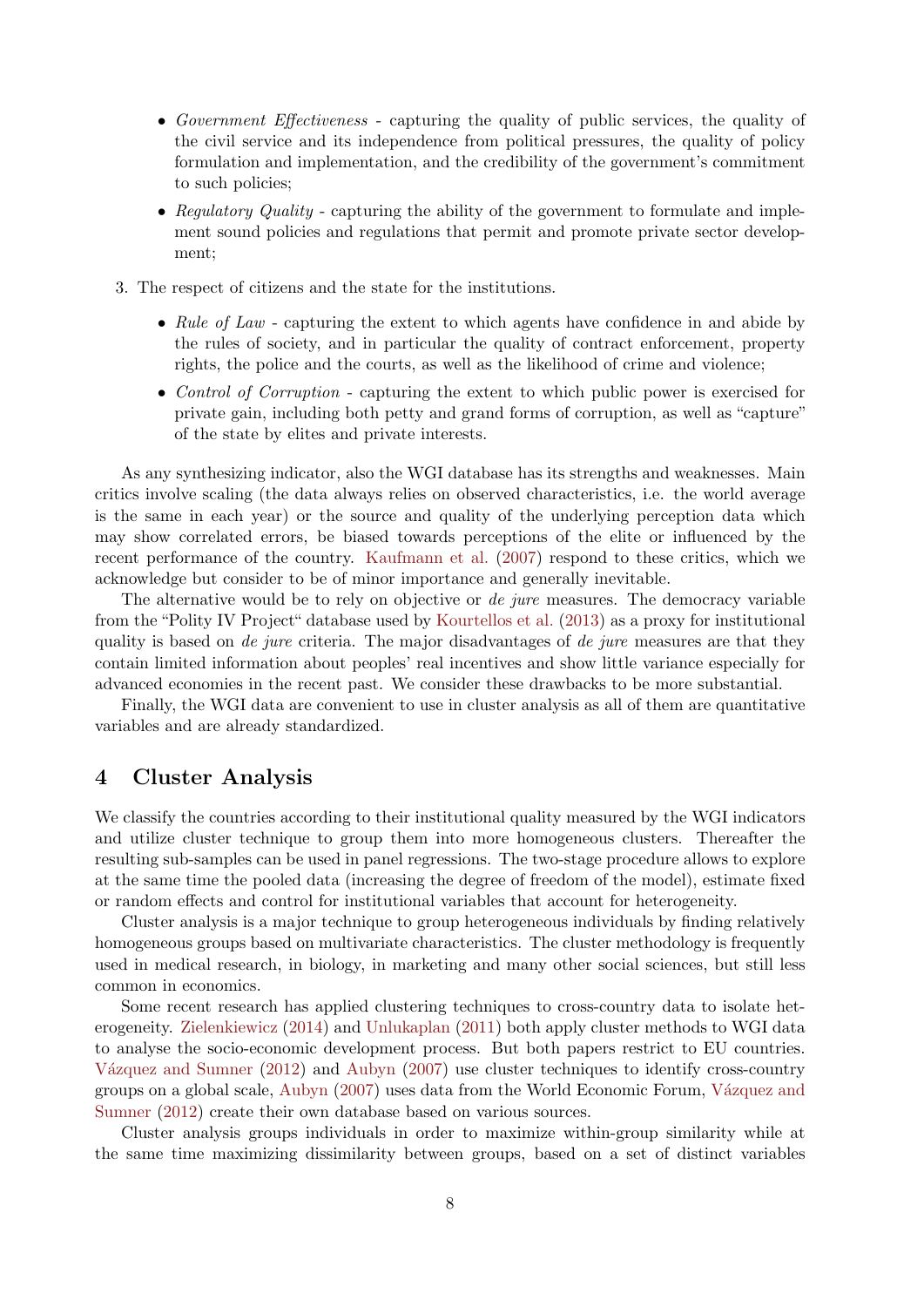$X_p = \{X_1, ..., X_p\}$  characterizing each individual  $i = \{1, ..., j, ..., n\}$ . In principle, cluster analysis does not start from a theoretical argument and does not even make an explanation of why a cluster exists. Cluster are based on a distance measuring in  $\mathbb{R}^P$  space. Nevertheless it is important to have a conceptual basis to explain why groups might exist.

There are three important decisions in any cluster analysis: the determination of (1) the clustering variables, (2) the dissimilarity or distance measure, and (3) where to stop the agglomerating of the individuals or decide how many group must exist. In contrast to other multivariate techniques, the clustering variables are specified by the researcher. The focus of a cluster analysis lies on the comparison of the individual distances, not on the variables.

We argue that the governance indicators are appropriate variables to account for institutional weakness and the quality of the prevailing institutions in turn influences the "return on investment" of public expenditure and public debt, as explained in the previous section. Clusters based on the quality of governance may be an important differential, therefore, in the relationship between debt and economic growth.

Similarity or dissimilarity between the different countries is determined on the basis of the selected variables and only refer to the  $P$  variables entering the cluster analysis, i.e. the WGI in our case. The hypothesis that the resulting groups show similar or dissimilar behaviour regarding variables not entering the grouping (e.g. government debt or GDP growth) remains purely speculative and has to be detected separately. This is convenient for our purpose, as the cluster analysis does neither anticipate the result nor interfere with the following analysis of the relationship between debt and growth. We use all six dimensions covered by WGI as cluster variables and thereby assume that countries are similar if they show similar institutional quality. Using only the WGI indicator to cluster the countries is an advantageous strategy, as we can isolate the variables used to observe heterogeneity from that macroeconomic variables used in the economic model.

Several clustering algorithms or methods and measures of dissimilarity exist. Since the number of countries is fixed and we do not know the number of clusters that will emerge, we use the [Ward](#page-20-15) [\(1963\)](#page-20-15) hierarchical method which directly bases upon the squared Euclidean distance measure. The Ward method takes the minimization of the variance of the sum of all squared Euclidean distances before and after fusion in a certain step k as criterion for fusion.

The Euclidean distance and squared Euclidean distance are amongst the most frequently used distance measures in cluster analysis. It is defined as the distance between two observations (i) and j) which corresponds to the sum of the squares of the differences between observations  $i$  and j for all variables  $X_p$ . The squared Euclidean distance is given by equation [\(1\)](#page-8-0):

<span id="page-8-0"></span>
$$
d_{ij} = \sum_{p=1}^{P} (X_{ip} - X_{jp})'(X_{ip} - X_{jp}) \quad \text{where} \quad i = \{1, ..., j, ..., n\}
$$
 (1)

where i, j identify the individual (country),  $p = \{1, ..., P\}$  is the number of characteristic variable used,  $d_{ij}$  is a matrix with  $n \times n$  dimension and n is the number of cross-section units or countries in our case.

A Ward's Euclidean distance matrix  $(n \times P)$  in equation [\(2\)](#page-8-1) is computed in each step k in order to determine the minimum variance. It is slightly different from the Euclidean  $i, j$  distance in equation [\(1\)](#page-8-0) as it is computed against the average of the existing groups  $\bar{X}_p$ .

<span id="page-8-1"></span>
$$
d_{Ward}^{2} = \sum_{p=1}^{P} (X_{ip} - \bar{X}_{p})' (X_{ip} - \bar{X}_{p})
$$
 (2)

where  $d_{Ward}^2$  is a column vector with n elements containing the sum of distance between the  $p = \{1, ..., P\}$  cluster variables.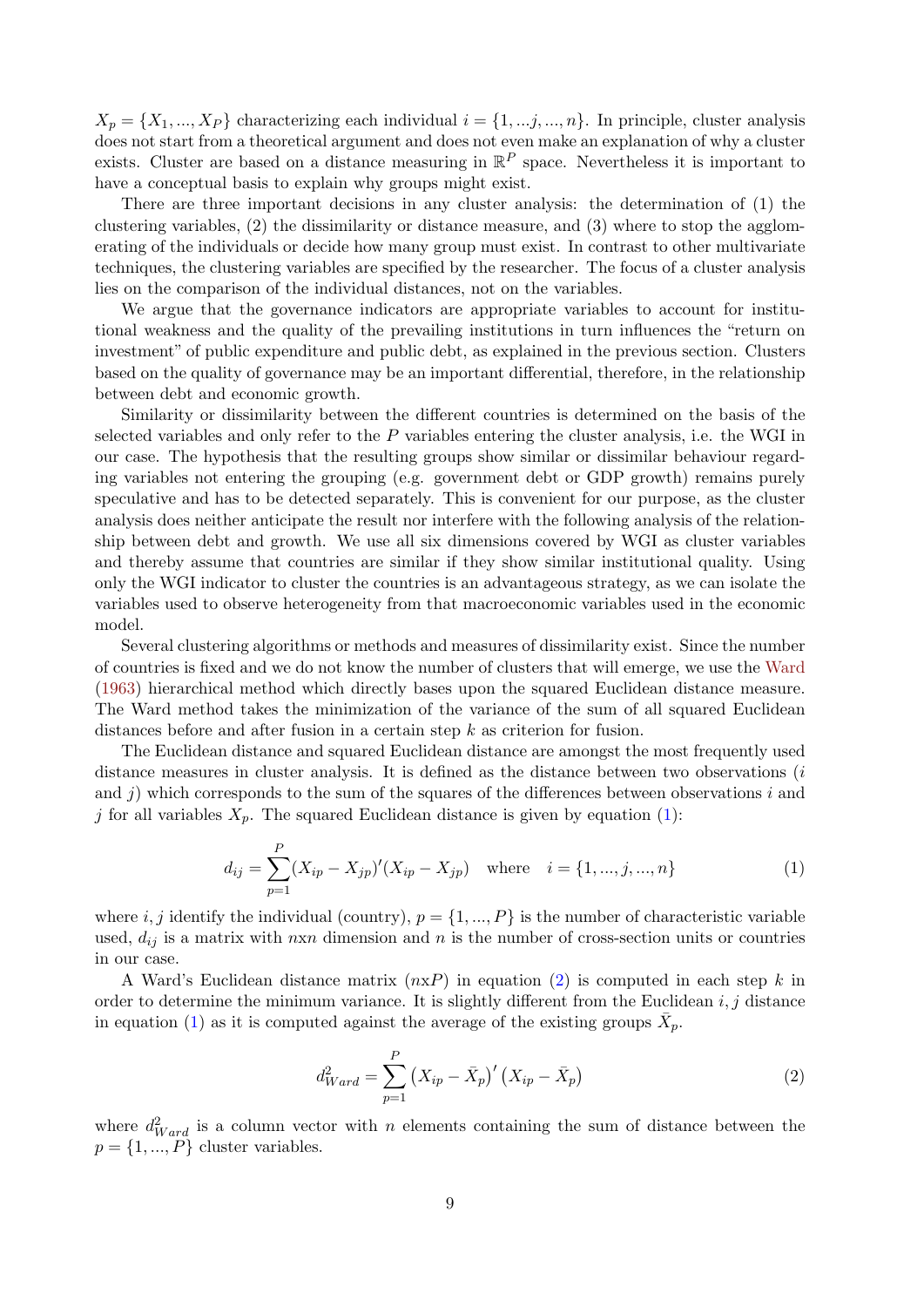The Ward method is a hierarchical agglomerative method. Starting from the bottom, where each individual (country) is a cluster by itself, a recursive procedure runs up and continuously groups individual by individual into an existing cluster. At the top, after the last step, only one big cluster remains, including all the countries.

The procedure is executed  $k = 1, ..., n-1$  times. In each step, the procedure takes the minimum distance found in matrix  $d_{Ward}^2$  which we can name  $d_{(ij)}^2 |k|$  to emphasize the subscripts. Two cluster will thus be merged according to equation  $(3)$  in step k. In sequence, the row and column  $d_{ij}^2$  is suppressed, reducing the dimension of the matrix to the next step of the analysis. In each step k a new bigger cluster  $C_{ij}$  will emerge merging the closest clusters  $C_i$  and  $C_j$ , as the follow equation indicates:

<span id="page-9-0"></span>
$$
C_{(ij)k} = C_i \cup C_j|_{k} = \min\{d_{(ij)}^2|k\} \quad \forall \quad k = 1, ..., n-1
$$
\n(3)

Our clustering variables are first the three-year averages between 2010 and 2012 for all the six dimensions covered by WGI, i.e. voice and accountability, political instability and absence of violence, government effectiveness, regulatory quality, rule of law, and control of corruption. The three year averages avoid giving too much emphasis on one single year. Second, we also include the variation in each of the six WGI dimensions over the whole period 1996-2012. Therefore, the Ward matrix has a dimension  $nx12$ .

There is no single objective procedure to determine the correct number of clusters. For hierarchical methods, the change in total heterogeneity as the number of clusters decreases provides an indication. We base our decision on a graphical analysis (cf. dendrograms in figure [\(1\)](#page-9-1)) and on a sample of commonly used dissimilarity criteria (table [\(1\)](#page-10-0)).

<span id="page-9-1"></span>

#### Figure 1: Dendrogram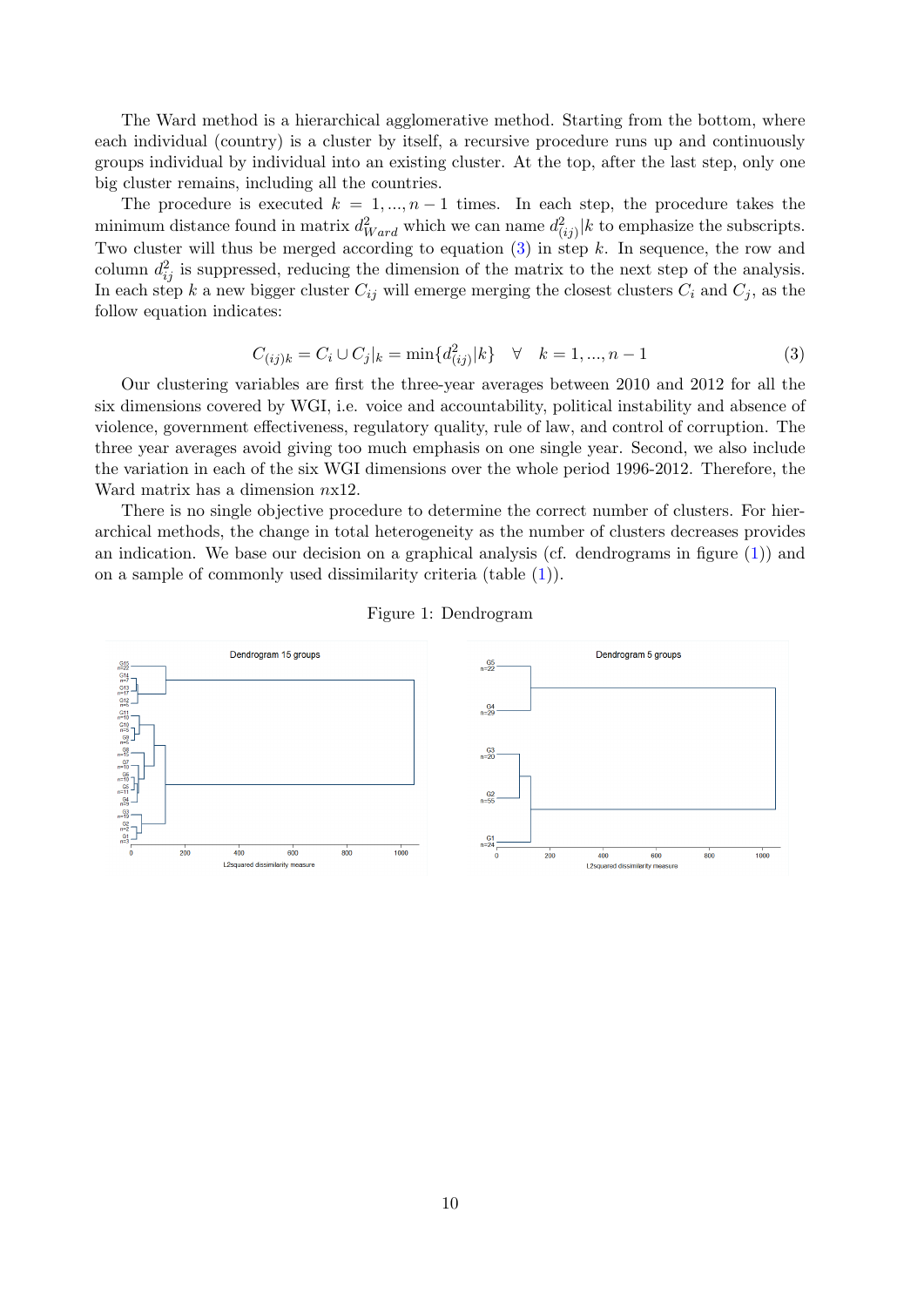<span id="page-10-0"></span>

| Number         | Cluster  | d absolute | $d\%$ | Calinski  | $Duda$ -Hart |           |
|----------------|----------|------------|-------|-----------|--------------|-----------|
| of groups      | height   |            |       | -Harabasz | Je(2)/Je(1)  | Pseudo    |
|                |          |            |       | Pseudo-F  |              | T-squared |
| 15             | 13.019   | 1.151      | 0.1   | 43.17     | 0.734        | 5.43      |
| 14             | 14.067   | 1.048      | 0.1   | 44.75     | 0.711        | 7.72      |
| 13             | 14.869   | 0.801      | 0.1   | 46.61     | 0.669        | 3.96      |
| 12             | 20.377   | 5.508      | 0.4   | 48.14     | 0.751        | 7.31      |
| 11             | 22.708   | 2.331      | 0.1   | 49.91     | 0.316        | 6.50      |
| 10             | 25.623   | 2.916      | 0.1   | 51.97     | 0.751        | 9.29      |
| 9              | 26.506   | 0.882      | 0.0   | 54.81     | 0.791        | 7.13      |
| 8              | 29.971   | 3.466      | 0.1   | 58.35     | 0.811        | 8.88      |
| $\overline{7}$ | 32.958   | 2.987      | 0.1   | 63.11     | 0.714        | 7.21      |
| 6              | 41.165   | 8.208      | 0.2   | 69.08     | 0.665        | 11.09     |
| $\overline{5}$ | 49.620   | 8.454      | 0.2   | 77.56     | 0.802        | 13.10     |
| $\overline{4}$ | 86.163   | 36.543     | 0.7   | 86.27     | 0.809        | 17.20     |
| 3              | 128.651  | 42.488     | 0.5   | 100.01    | 0.817        | 21.72     |
| $\overline{2}$ | 129.429  | 0.778      | 0.0   | 155.95    | 0.557        | 38.99     |
| 1              | 1048.797 | 919.367    | 7.1   | 0.00      | 0.487        | 155.95    |

Table 1: Stopping rules / Measures of dissimilarity

We decide to work with five country clusters. The Calinski-Harabasz test does not provide a decision criterion in our case, as it does not show a maximum<sup>[7](#page-10-1)</sup>. In case of the Duda-Hard stopping rule, the strategy is to identify one of the largest  $Je(2)/Je(1)$  values that corresponds to a low pseudo-T-squared value. Larger values for  $Je(2)/Je(1)$  statistics indicate more distinct clustering, whereas at the same time smaller pseudo-T-squared values indicate more distinct clustering. Based on the Duda-Hard index alone, we would probably select to work with 8 groups then. However, as the values for 5 clusters are fairly good and Calinski-Harabasz as well as practical reasons suggest to work with a smaller number of clusters, we decide in favour of 5 groups. These groups are used subsequently to split up the data on debt and growth into different sub-samples.

The analysis of the variance of the clustering variables between the detected clusters demonstrates that the model is well-shaped as is displayed in table [\(2\)](#page-10-2). All clusters are significantly different across the WGI variables. Furthermore, the variance with regard to GDP growth and government debt also provides first evidence for our hypothesis on the impact of institutional quality on GDP growth and government debt. The different country clusters show significantly different growth and government debt levels.

<span id="page-10-2"></span>Table 2: Variance across clustering variables, GDP growth and government debt

| Variable <sup>8</sup>        | F      | Prob > F | R2     |
|------------------------------|--------|----------|--------|
| WGI Corruption               | 212.55 | 0.0000   | 0.8543 |
| WGI Government Effectiveness | 206.39 | 0.0000   | 0.8506 |
| WGI Rule of Law              | 271.06 | 0.0000   | 0.8820 |
| WGI Political Stability      | 56.95  | 0.0000   | 0.6111 |
| WGI Regulatory Quality       | 187.43 | 0.0000   | 0.8379 |
| WGI Voice and Accountability | 84.95  | 0.0000   | 0.7009 |
| GDP Growth                   | 8.60   | 0.0000   | 0.1917 |
| Government Debt              | 5.78   | 0.0002   | 0.1376 |

Table [\(3\)](#page-11-1) and figure [\(2\)](#page-11-2) show the within-group mean values for the WGI variables. Based on this descriptive analysis of the cluster characteristics we denominate the groups as poor, low, medium, good and top institutional quality.

<span id="page-10-1"></span><sup>7</sup>According to Calinski-Harabasz, the fact that  $F$  statistics increases monotonically signifies that there is no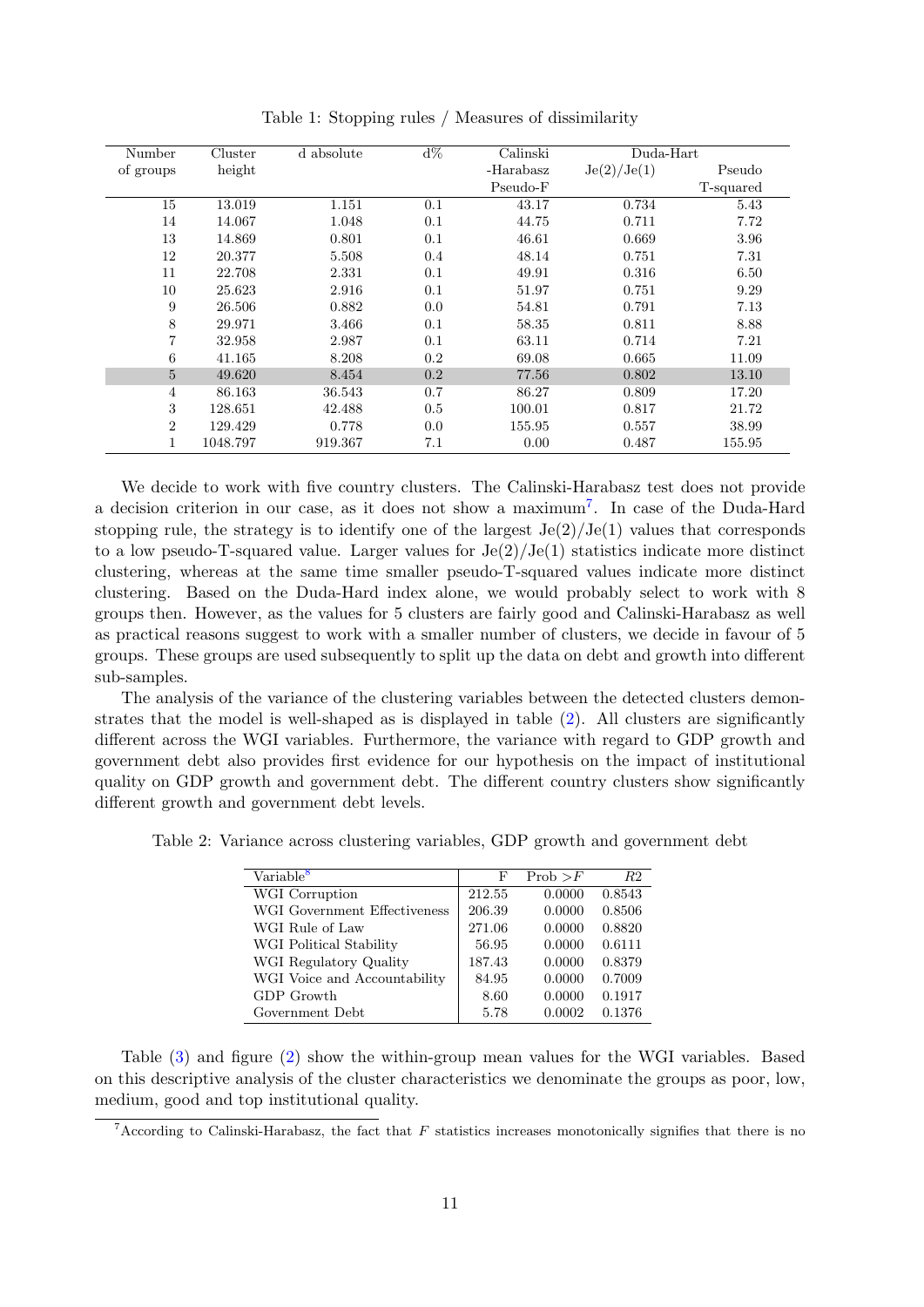<span id="page-11-1"></span>

| Governance | Control of  | Govern-     | Rule of     | Political   | Regulatory  | Voice and   |
|------------|-------------|-------------|-------------|-------------|-------------|-------------|
| Quality    | corruption  | ment        | law         | instability | quality     | account-    |
| Cluster    |             | effective-  |             | and absence |             | ability     |
|            |             | ness        |             | of violence |             |             |
| 1 Poor     | $-1.106766$ | $-1.165616$ | $-1.212473$ | $-1.22652$  | $-1.205016$ | $-1.235357$ |
| $2$ Low    | $-.5868858$ | $-.4793372$ | $-.5641854$ | -.4730593   | $-.4104204$ | -.5330608   |
| 3 Medium   | $-.3019282$ | $-.1638614$ | - 3579136   | $-.2857403$ | .0954569    | $-.0246447$ |
| 4 Good     | .6508028    | .7422237    | .680869     | .6496806    | .6689776    | .5576136    |
| 5 Top      | 1.889143    | 1.71387     | 1.704357    | .9977463    | 1.590965    | 1.319288    |
| Total      | $-.0081726$ | .0374739    | $-.0441902$ | $-.1107685$ | .0667941    | $-.0628122$ |

Table 3: Country cluster: Within-group mean value

#### Figure 2: Cluster characteristics

<span id="page-11-2"></span>

Cluster analysis has some major deficiencies of course. Adding a new individual, or a new country in our case, can significantly change the resulting groups and a country that belonged to one group may change to another. Cluster analysis is therefore unsuitable for application in sample studies, where the number of cross-section units varies. This restriction does not affect our case, as we are working with a complete and predetermined set of countries. Another critical point is that the grouping variables are determined discretionarily by the researcher and not due to a corresponding previous analysis. In addition, [Nielsen](#page-20-16) [\(2011\)](#page-20-16) criticizes the large degree of freedom in choosing among alternative distance measures and cluster algorithms, and the difficulty to periodically update the taxonomy.<sup>[9](#page-11-3)</sup>

# 5 Models on the relationship between debt and growth

Given heterogeneity across countries, we investigate how the detected differences in institutional characteristics help to explain the relationship between debt and growth. We use simple and threshold multiple regression models (TMR), adapting the threshold autoregressive models developed by [Tong](#page-20-17) [\(1978,](#page-20-17) [1983\)](#page-20-18). We start with some descriptive statistics of the data. To make

natural partition of the data.

<span id="page-11-3"></span><span id="page-11-0"></span><sup>8</sup>WGI indicators three-year averages 2010-2012, GDP growth and government debt in 2012.

 $9$ [Nielsen](#page-20-16) [\(2011\)](#page-20-16) develops an alternative approach to overcome this deficiencies, noting lack of clarity with regard to the underlying rationale of the existing UNDP, World Bank, and IMF classification. Nielsen's approach is based on Lorenz curves. In his classification methodology a discretionary number of country groups are built in a way that all groups show the same error between the actual and an even distribution within each group.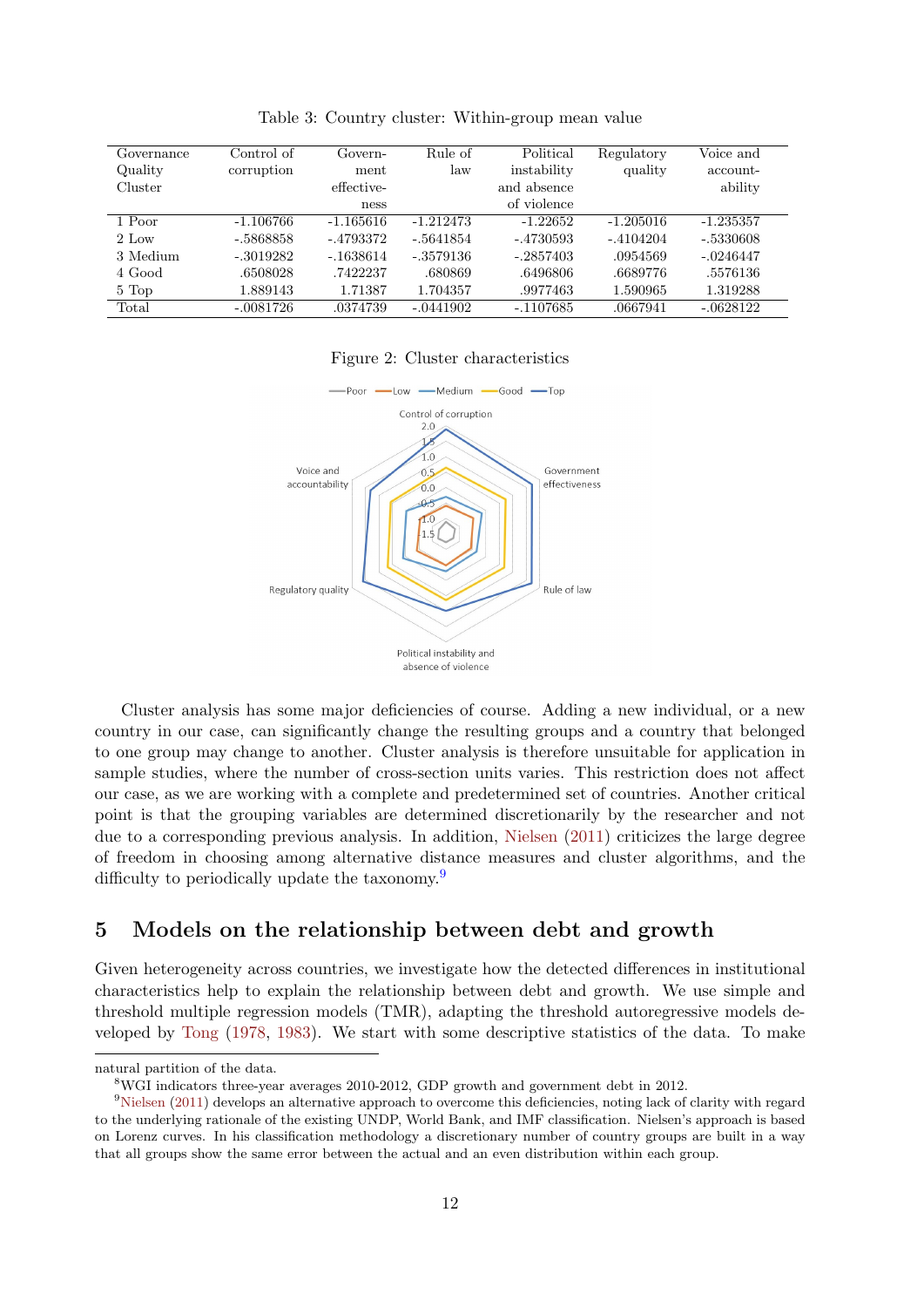the procedure as transparent as possible, we then perform estimations for a linear model without threshold comparing various estimation methodologies such as pooled OLS, between estimator  $(BE)^{10}$  $(BE)^{10}$  $(BE)^{10}$ , fixed effects (FE), two-stage-least-square (TSLS) and general method of moments (GMM) in a panel framework. Regressions are first computed without clustering the countries. In sequence, we proceed with the analysis for the sub-samples previously determined by cluster analysis using GMM estimator with period and country fixed effects to compute linear models, and finally go on to nonlinear sample-split models with exogenous threshold. The analysis focuses on the observed heterogeneity across clusters and controls remaining unobserved heterogeneity of macroeconomic variables across countries by fixed effect estimator.

### 5.1 Data and descriptive statistics

We analyse data for 154 countries covering the period 1990-2012 and refrain from using a longer time span in order to exclude structural changes and to get more meaningful results for today's economy. The key variable, gross government debt-to-GDP ratio, is compiled by the IMF for a large cross-section of countries and a long time-period.<sup>[11](#page-12-1)</sup>. The other variables - GDP growth as well as control and instrumental variables - originate from the World Development Indicators (WDI) database.<sup>[12](#page-12-2)</sup> Time-series on inflation as measured by consumer prices are taken from the IMF World Economic Outlook database, as these series are more complete.

The boxplot in figure [\(3\)](#page-12-3) shows the distribution of our key variables GDP growth and government debt for the five country clusters. Considerable differences exist depending on the level of institutional quality. Better institutional quality (e.g. cluster 5 compared to cluster 1-4) seems to go hand in hand with increasing debt but also with decreasing growth. However, the overlap between the groups is relatively large. Within-group variation is considerable and displays a non-continuous development with regard to the institutional quality dimension. Within-group variation in GDP growth is typically larger than the variation of government debt except for cluster 5 whose members show very little variation with regard to economic growth.



<span id="page-12-3"></span>Figure 3: Distribution of GDP growth and government debt by country cluster

In the subsequent analysis of the relationship between debt and growth, we check for a set of control variables, using adjusted  $R2$ , the Sum of Squared Residuals (SSR), F statistic and

<span id="page-12-1"></span><span id="page-12-0"></span><sup>10</sup>Cross-section estimation using time-averages of the regressors.

<sup>&</sup>lt;sup>11</sup>Historical Public Debt Database of the IMF Fiscal Affairs Department (version Fall 2013 from 30.01.2014, [http:](http://www.imf.org/external/pubs/ft/wp/2010/data/wp10245.zip) [//www.imf.org/external/pubs/ft/wp/2010/data/wp10245.zip](http://www.imf.org/external/pubs/ft/wp/2010/data/wp10245.zip)) For details on data sources and methodology see [Abbas et al.](#page-19-18) [\(2010\)](#page-19-18).

<span id="page-12-2"></span> $12$ The WDI is compiled by the World Bank. We work with the version updated on December 19, 2014.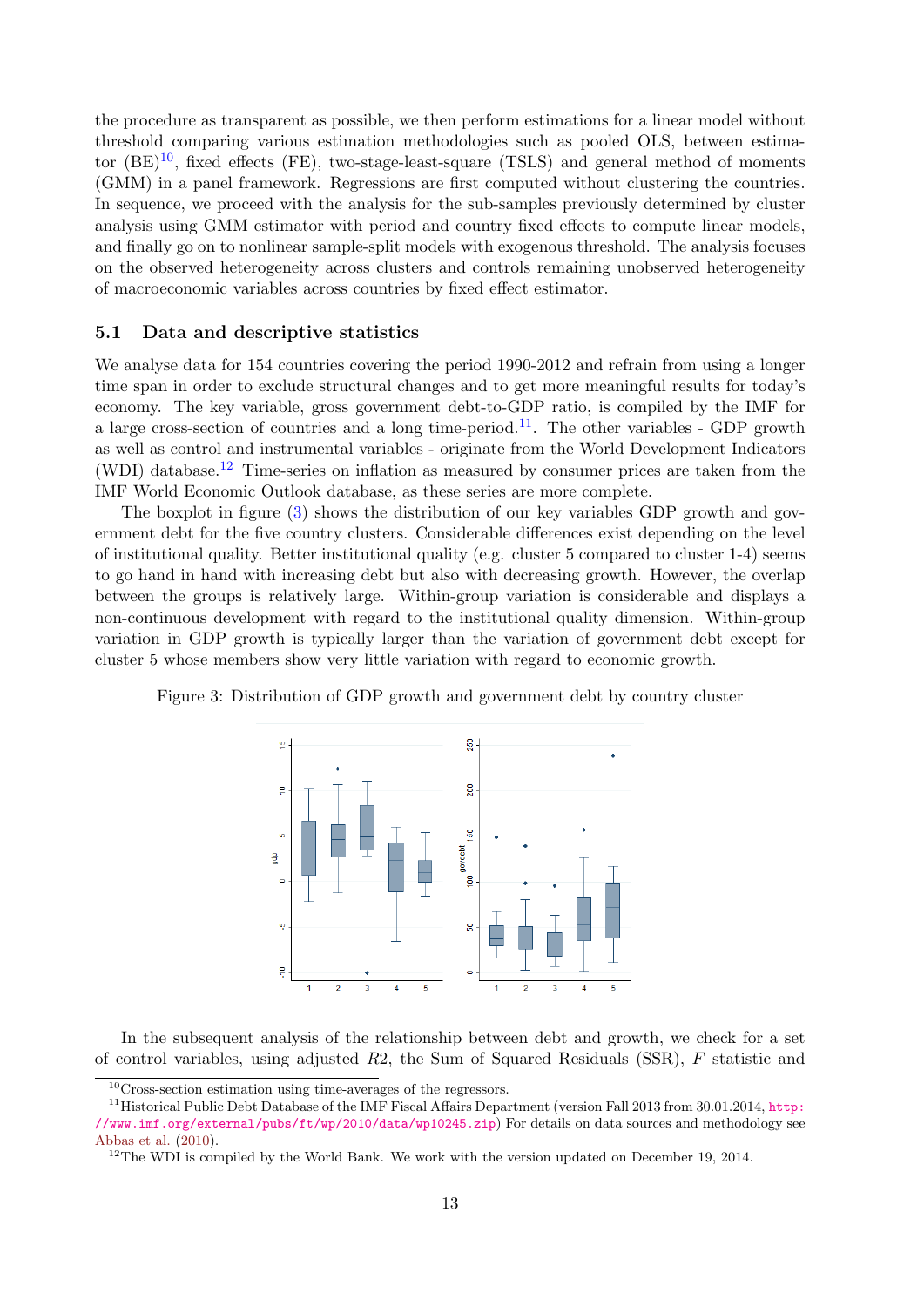J-statistic as a criteria to select the control variables. As the panel is not balanced, we refrain from including desirable variables in a few cases, e.g. in case of education or interest rates. The inclusion of these variables would result in a massive loss of observations. The resulting list of control variables is given below:

- Investment,  $\%$  of GDP measured as gross capital formation (formerly gross domestic investment) consists of outlays on additions to the fixed assets of the economy plus net changes in the level of inventories;
- *Trade openness*,  $\%$  of GDP (imports+exports)/GDP;
- Inflation, annual  $\%$  consumer prices;
- GDP per capita, in current USD;
- Government consumption,  $\%$  of GDP to approximate the share of public sector production in contrast to private sector production;
- Government consumption growth, annual  $\%$ ;
- Population growth, annual  $\%$ .

Table [\(4\)](#page-13-0) gives some descriptive statistics - mean values and standard deviation - for the control variables for each of the sub-samples as well as the entire sample of  $154$  countries<sup>[13](#page-13-1)</sup>.

|                   | $1 - Poor$ | $2 - Low$ | 3 - Medium | $4 - Good$ | $5 - Top$  | All        |
|-------------------|------------|-----------|------------|------------|------------|------------|
| Gov. Debt         | 71.5162    | 63.8799   | 53.3040    | 52.5781    | 59.5276    | 60.5864    |
|                   | 44.4958    | 42.5059   | 36.3730    | 34.2911    | 34.5067    | 40.5187    |
| GDP Growth        | 4.0348     | 4.3446    | 4.1593     | 3.2788     | 2.6704     | 3.7789     |
|                   | 5.2028     | 4.1062    | 4.4500     | 3.9630     | 2.8605     | 4.1946     |
| Investment        | 22.2823    | 24.0019   | 21.2317    | 24.7666    | 22.7829    | 23.3159    |
|                   | 16.5222    | 9.2148    | 6.2182     | 6.9465     | 3.6010     | 9.1865     |
| Trade             | 63.8466    | 81.5303   | 69.4427    | 92.6030    | 102.9502   | 84.3741    |
|                   | 41.7442    | 36.4760   | 35.4208    | 38.6663    | 90.6683    | 49.8435    |
| Inflation         | 99.9461    | 22.7433   | 85.4903    | 6.2177     | 2.4781     | 31.9960    |
|                   | 1253.6870  | 185.3303  | 520.3240   | 9.5439     | 2.4510     | 466.9269   |
| GDPpcUSD          | 1342.1548  | 2691.6720 | 3126.1883  | 13339.3267 | 35256.5514 | 9212.3583  |
|                   | 2977.5814  | 5052.3163 | 2877.7577  | 11581.5348 | 17358.8175 | 14348.3405 |
| Gov. Cons.        | 12.4751    | 14.0044   | 15.1500    | 18.2414    | 18.5570    | 15.8871    |
|                   | 5.1199     | 5.8985    | 5.6283     | 5.4266     | 4.6364     | 6.0884     |
| Gov. Cons. Growth | 10.1958    | 5.3967    | 3.6533     | 3.1281     | 2.4140     | 4.5017     |
|                   | 57.0100    | 17.8514   | 9.8062     | 7.1212     | 2.4942     | 20.6215    |
| Population Growth | 2.3759     | 1.9089    | 1.0375     | 1.2610     | 0.8288     | 1.5200     |
|                   | 0.8438     | 1.2133    | 1.6473     | 2.2534     | 0.7036     | 1.5042     |

<span id="page-13-0"></span>Table 4: Descriptive statistics - Within-cluster mean value (1st line) and standard deviation (2nd line)

In the next sections we estimate a variety of models using aggregated and clustered data applying linear and nonlinear models to empirically analyse the dynamic between growth and public debt.

### 5.2 Model without cluster and without threshold

The first model is the more aggregated and general one. We compare several estimation methods, pooled, between estimator (BE), fixed effect (FE) computed by OLS, TSLS estimation as well as

<span id="page-13-1"></span><sup>&</sup>lt;sup>13</sup>Depending on the availability of data the total number of countries may vary between 154 and 176.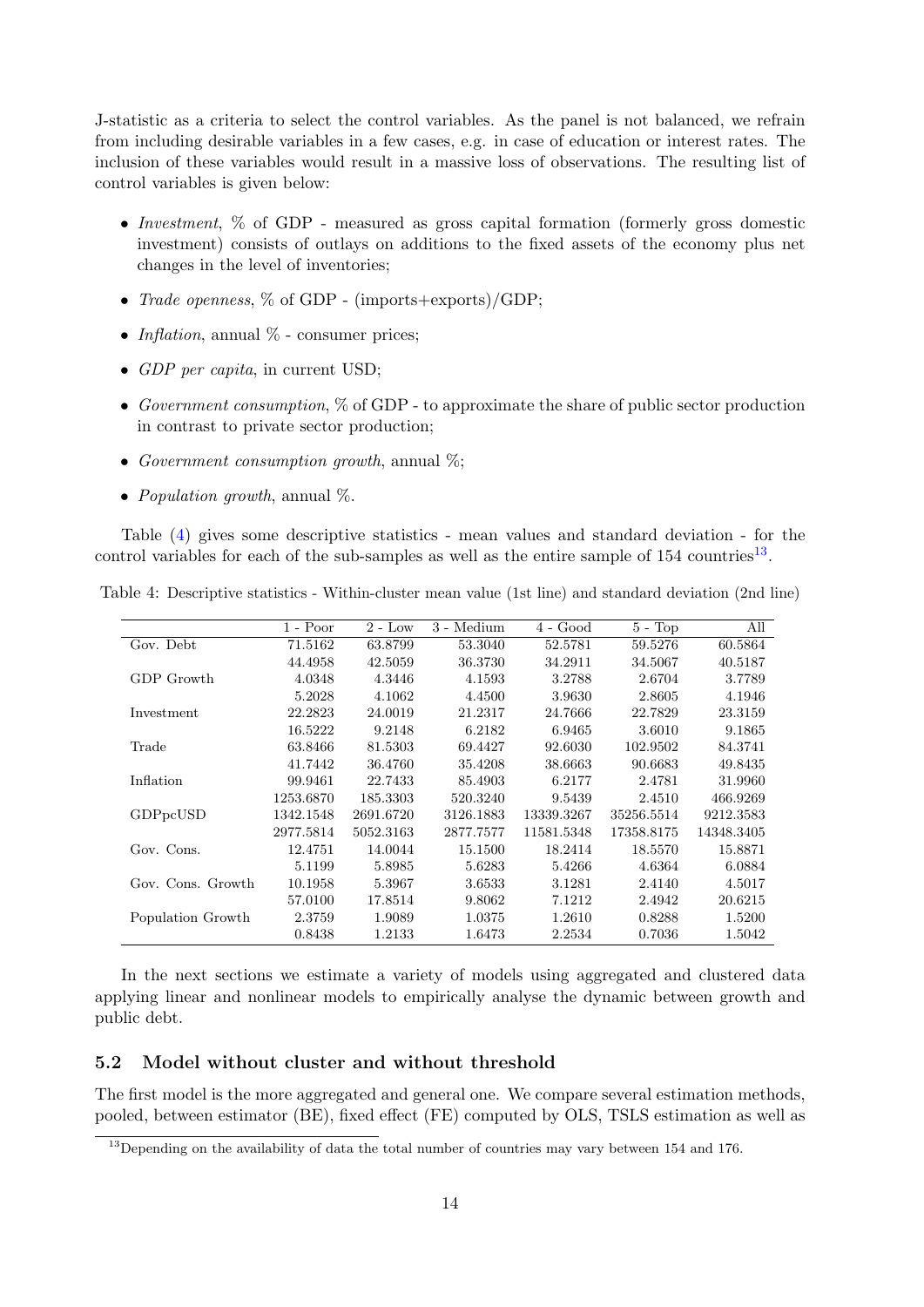generalized moments (GMM), all of them applied to the entire data sample without clustering and without threshold. Estimations of this kind are frequently reported in the literature. The results given in table [\(5\)](#page-15-0) can thus be contrasted to a multitude of existing results by various authors. An auto-regression term of GDP growth in  $t-1$  is included to avoid potential correlation between the endogenous variable and the error term, thereby converting the model into a dynamic panel.

Our base model takes the following form:

<span id="page-14-0"></span>
$$
y_{it} = \alpha + \lambda D_{it} + \beta y_{it-1} + \mathbf{X'}_{it}\boldsymbol{\gamma} + \mu_t + \nu_i + \epsilon_{it}
$$
\n<sup>(4)</sup>

where  $D_{i,t}$  is the variable for government debt,  $\mathbf{X}_{itxK}$  depicts the matrix of control variables  $\{1, ..., K\}$  and  $\mu_t$  and  $\nu_i$  are the terms for period and country fixed effects.

In the case of TSLS and GMM, instrumental variables are added to the model, which assume the following forms:

<span id="page-14-1"></span>
$$
y_{it} = \alpha + \lambda D_{it} + \beta y_{it-1} + \mathbf{X'}_{it}\boldsymbol{\gamma} + \mathbf{Z'}_{it}\boldsymbol{\delta} + \mu_t + \nu_i + \epsilon_{it}
$$
(5)

where  $\mathbf{Z}_{it}$  is a matrix of dimension  $\mathbf{Z}_{itxL}$  corresponding to  $\{1, ..., L\}$  instrumental variables and  $\gamma$  and  $\delta$  are a Lx1 column vector of the coefficients.

Multiple regression models of this kind are a typical starting point in the empirical literature on public debt and growth. The list of control variables may differ somewhat. Almost always price level, interest rates and the business cycle need to be adjusted, however. Price level, because the real value of the debt is, for most purposes, more important than the nominal value - in our case, as debt data is already PPPGDP adjusted, this is not necessary; interest rate, to capture the market value of the debt - we refrain from including it due to many missing values; and business cycle, because the deficit rises automatically when economic activity slows and vice versa. The short-term business cycle fluctuation is often captured using five-year-ahead overlapping averages of GDP growth rates. As five-year averages also level out variances that are not attributable to business cycles, we prefer to stick to the annual data and alternatively decide to include an autoregressive term for GDP growth. Additionally, where specified, period and country fixed effects are controlled.

The model formalized in equation [\(4\)](#page-14-0) is computed by pooled and OLS panel and equation [\(5\)](#page-14-1) by instrumental variables techniques. In the latter case two-stage-least-square (TSLS) and generalized method of moment  $(GMM)^{14}$  $(GMM)^{14}$  $(GMM)^{14}$  estimators are used. Our results are consistent with the existing empirical literature, despite the differences with regard to the sample, covering a large number of countries and unbalanced data between 1990 to 2012, and the prevailing differences in the selected control variables. All the estimators in table [\(5\)](#page-15-0) compute a negative coefficient of GovDebt but vary based on consistence and efficiency reasons, resulting from omitted and endogenous variables. The global government debt coefficient is negative in the range of -0.008 to -0.0518 depending on the estimation methodology used. Similar result were found by [Kourtellos](#page-19-0) [et al.](#page-19-0) [\(2013\)](#page-19-0), [Cecchetti et al.](#page-19-11) [\(2011\)](#page-19-11), [Kumar and Woo](#page-19-5) [\(2010\)](#page-19-5) and many others.

Economic growth and government debt are both highly aggregated macroeconomic variables and therefore subject to many influences from a multitude of other variables, and even more than this, in a complex temporal dynamic. For this reason, estimating a complete model with exogenous variables is an almost impossible mission, and the best option is to use instrumental variables techniques. As the results given in table  $(5)$  confirm, the coefficient of  $GovDebt$ significantly improves in comparison to the traditional pooled, between and fixed effects models in the case of instrumental variables techniques (TSLS and GMM). Significant difference exists between the TSLS and GMM estimators. The SSR statistics is not useful to select the best estimator in this case. We decide in favour of GMM estimator because the significance of all

<span id="page-14-2"></span><sup>&</sup>lt;sup>14</sup>Since the model is a dynamic and linear one, the Arellano Bond two step estimator or White period system covariances is applied.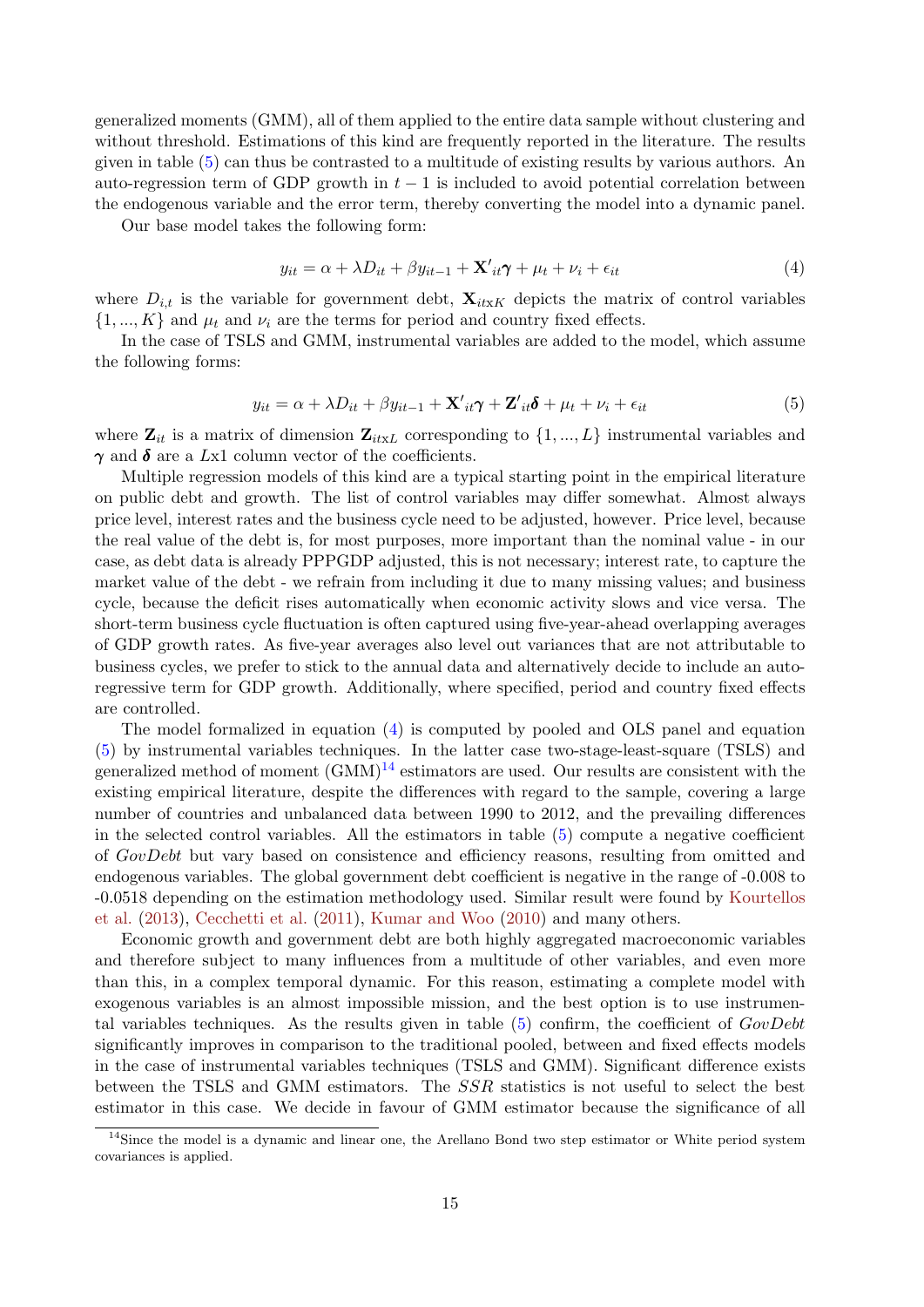<span id="page-15-0"></span>

| Regressors                  | Pooled    | BE        | FE        | $FE+TE$   | <b>TSLS</b> | <b>GMM</b> |
|-----------------------------|-----------|-----------|-----------|-----------|-------------|------------|
| Cross-section               |           | 141       | 154       | 154       | 154         | 147        |
| Total Obs (unbalanced)      | 2782      | 141       | 2665      | 2665      | 2504        | 2193       |
| $\rm C$                     | 2.2454    | 2.4035    | 3.2727    | 2.9468    | 3.0957      |            |
|                             | 0.0000    | 0.0004    | 0.0000    | 0.0000    | 0.0053      |            |
| <b>GOVDEBT</b>              | $-0.0080$ | $-0.0090$ | $-0.0127$ | $-0.0137$ | $-0.0149$   | $-0.0518$  |
|                             | 0.0000    | 0.0377    | 0.0000    | 0.0000    | 0.0001      | 0.0006     |
| $GDP(-1)$                   | 0.2899    |           | 0.1889    | 0.2111    | 0.1447      | $-0.0892$  |
|                             | 0.0000    |           | 0.0000    | 0.0000    | 0.2156      | 0.1948     |
| <b>INVEST</b>               | 0.0684    | 0.0885    | 0.0809    | 0.0777    | 0.0413      | $-0.1917$  |
|                             | 0.0000    | 0.0000    | 0.0000    | 0.0000    | 0.1848      | 0.0678     |
| TRADE                       | 0.0038    | 0.0044    | 0.0198    | 0.0121    | 0.0240      | 0.5259     |
|                             | 0.0043    | 0.1136    | 0.0000    | 0.0040    | 0.0005      | 0.0000     |
| <b>INFLATION</b>            | $-0.0005$ | $-0.0009$ | $-0.0003$ | $-0.0003$ | $-0.0071$   | $-0.0281$  |
|                             | 0.0005    | 0.2709    | 0.0166    | 0.0251    | 0.1520      | 0.0068     |
| <b>GDPPCUSD</b>             | 0.0000    | 0.0000    | $-0.0001$ | 0.0000    | $-0.0001$   | $-0.0008$  |
|                             | 0.0000    | 0.0003    | 0.0000    | 0.0006    | 0.0000      | 0.0006     |
| <b>GOVCONS</b>              | $-0.0750$ | $-0.0505$ | $-0.1843$ | $-0.1272$ | $-0.0833$   | $-2.0021$  |
|                             | 0.0000    | 0.0529    | 0.0000    | 0.0000    | 0.2387      | 0.0000     |
| <b>GOVCONSGR</b>            | 0.0149    | $-0.0017$ | 0.0140    | 0.0178    | $-0.0063$   | 0.0130     |
|                             | 0.0000    | 0.8742    | 0.0000    | 0.0000    | 0.7362      | 0.0745     |
| POP                         | 0.2981    | 0.5069    | 0.3400    | 0.3335    | 0.4218      | 0.3386     |
|                             | 0.0000    | 0.0000    | 0.0000    | 0.0000    | 0.0012      | 0.7889     |
| $\overline{R2 \text{ Adj}}$ | 0.2477    | 0.3816    | 0.3005    | 0.3971    | 0.3672      |            |
| $_{\rm SSR}$                | 33496.0   | 305.6     | 27307.7   | 23337.8   | 22398.8     | 106578.7   |
| F                           | 102.7491  | 11.8007   | 8.0644    | 10.5894   | 8.2852      |            |
| <b>AIC</b>                  | 5.3333    | 3.7391    | 5.2872    | 5.1458    |             |            |
| <b>DW</b>                   | 1.9661    | 0.0000    | 1.9825    | 2.0121    | 1.8955      |            |
| J-Statistic                 |           |           |           |           |             | 13.7484    |
| J-Prob                      |           |           |           |           |             | 0.1316     |

Table 5: Models without cluster and without threshold

coefficients is higher comparing with TSLS. This result is important for the re-estimation of the model considering clustered data. We will do this in the next sections using the GMM estimator.

As [Kumar and Woo](#page-19-5) [\(2010\)](#page-19-5) describe in detail, the pooled and BE estimations suffer from many biases - both due to omitted-variables and measurement errors. They argue however that other things equal, these measurement errors tend to reduce the correlation between the regressors and the country fixed effects, and therefore reduce the heterogeneity bias. Controlling for fixed-effects across countries and over the time (FE and FE+TE) addresses the problem of the omitted-variables bias but exacerbates the measurement error problem. However, TSLS and GMM would at least theoretically and as long as instruments are valid, i.e. uncorrelated with the errors, address the omitted-variables bias, endogeneity, and measurement errors. Strong and valid instruments are difficult to encounter. Yet a further and major limiting factor of GMM models is their infeasibility for the analysis of small samples.

For the analysis of macro data GMM models should be generally used with caution. The main motive is the difficulty to find appropriate instruments, mainly in the case of multiple regression model, as in our case. The common practice in macroeconomics with regard to instrumental variables is the use of lagged values of endogenous variables as instruments. We use two lagged observations of each potential endogenous variables as instruments.

### 5.3 Linear model with cluster without threshold

We apply GMM estimation controlling for period and country fixed effects to the sub-samples previously determined by cluster analysis. Table [\(6\)](#page-17-0) lists the respective results for all of the five country groups in comparison to the entire sample. The debt coefficient is positive for cluster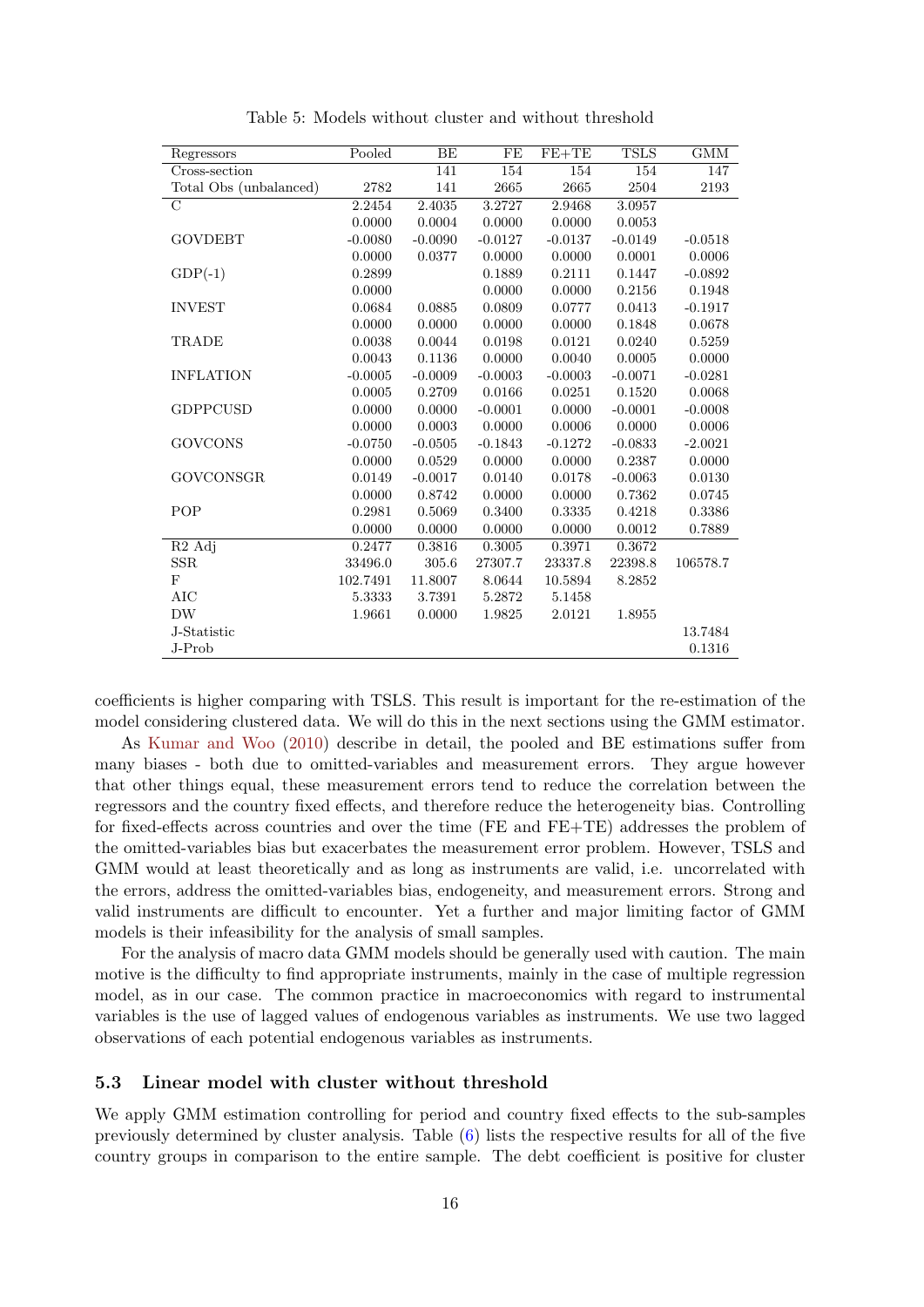1 (poor institutional quality countries) and negative in all other cases. Nonetheless, the size and significance of the impact of the debt coefficient varies considerably, ranging from -0.045 for cluster 2 to -0.159 for cluster 3, which indicates an impact that is about three times higher. Debt coefficients for clusters 1, 3 and 4, are considerably higher than for the overall estimation (column 6). These results confirm the advantage of observed heterogeneity controlled by institutions, as suggested in this paper. Controlling the unobserved heterogeneity by cross-country fixed effect in panel data is not sufficient to capture the appropriate correlation between debt and growth.

It is interesting to note that the institutional quality heterogeneity does not display a monotonically increasing or decreasing correlation regarding the relationship between growth and debt. On the contrary. The results indicate that in addition to a possible within-group quadratic or otherwise nonlinear relation between debt and growth (which we did not investigate so far), also the influence of institutional quality on the relationship between debt and growth is highly complex. Further research on the channel between institutional quality and the debt-and-growth relationship is therefore certainly indicated.

An interesting linkage to explore might be the propensity of changes in institutional quality or the reliability of the persistence of a country's institutional setting in periods of crisis, which might be higher for some groups than for others. Countries figuring in medium (3) and good (4) governance quality environments could be more difficult to classify from a political credibility point of view as countries in group (5). They might be more suspect to succumb to populist policy measures, to experience a higher risk of institutional quality changes and therefore suffer a more negative impact from additional debt. At the both extremes, poor and top, there are little doubt about the permanence of institutional environment and this, in a certain way, remains priced. In the middle, the institutional quality may be more prone to change. A possible starting point to test this hypotheses could be a detailed investigation of the variation in the institutional quality variables or the propensity of changes in credit market ratings. Risks of downgrading are typically very low for countries with top institutional governance as their credibility is scarcely called into question. On the other hand, the positive coefficient in cluster 1 can be theoretically justified by myopia or very strong preferences for present public expenditures given the uncertain future of these countries.

if we consider that in the poor institutional countries, each public cents help to burst the growth because the per capita income or productivity as a hole is equally so low that even a bad allocation of public resources has greater returns than the low productivity observed abroad, overcoming the negative effects.

The coefficients of the control variables generally have the expected sign and are in most cases statistically significant. It is interesting to note that a higher level of government consumption is associated with lower growth in all institutional conditions. This means that a higher share of public consumption is generally supposed to be negative e.g. because of lower efficiency and high risk of persistence. Surprisingly however, also government consumption growth shows a negative sign in most cases but for cluster 2 and for the insignificant coefficient in cluster 3. This suggests that successful short-term fiscal stimulus may be a very challenging policy in most situations. Of special interest is the comparison of the goodness of fit of the sub-sample model estimations compared to the estimation for the entire sample. For all sub-samples but the medium one, the models are clearly superior to the overall estimation. We can check this dividing the total SSR by the number of observations. This substantiates the relevance of institutional quality as a parameter for the debt and growth relationship and confirms the suitability of the variables to control for unobserved heterogeneity. Further analysis to investigate other existing sources of unobserved heterogeneity and sources of the nonlinearity in institutional quality are still needed.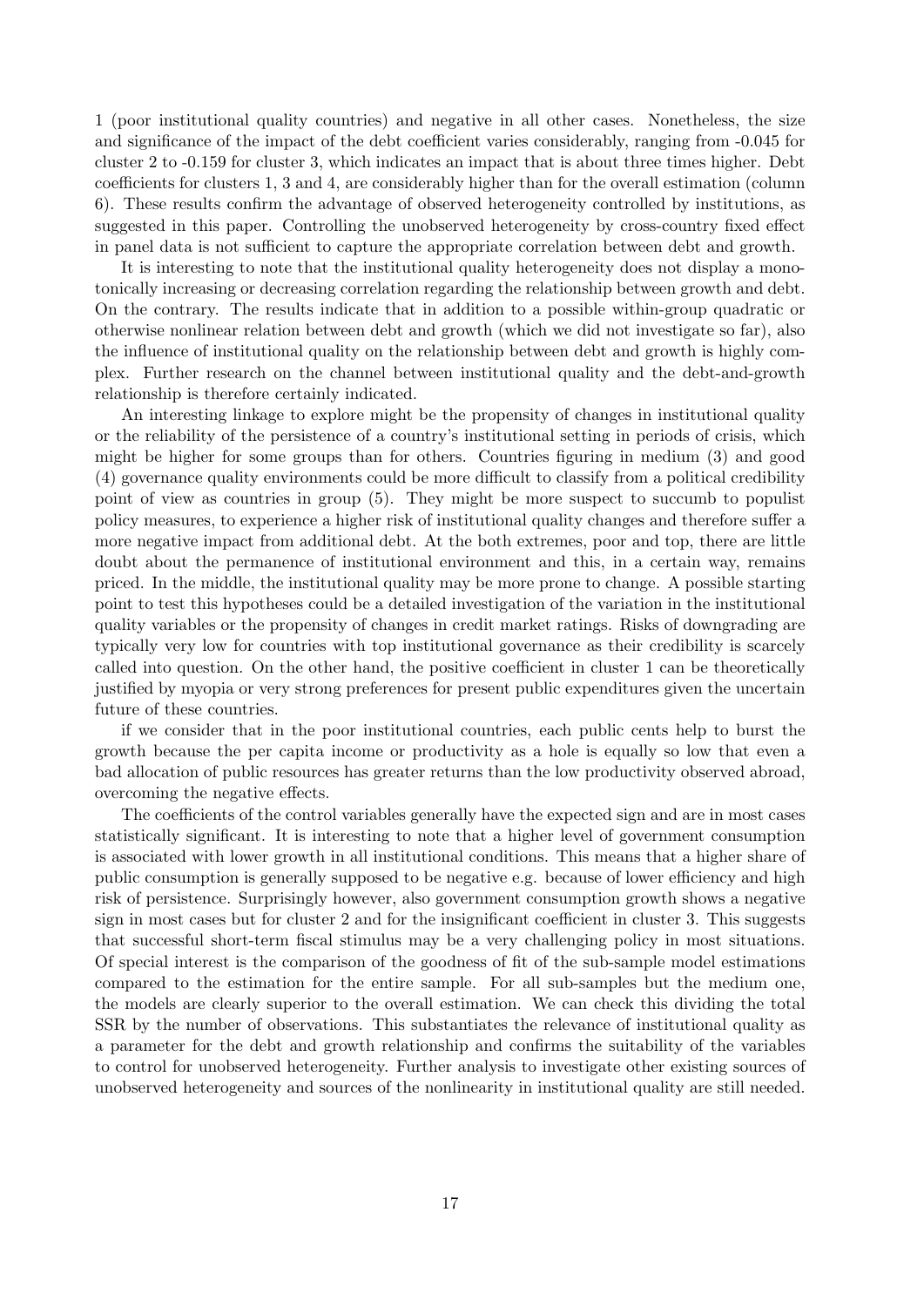<span id="page-17-0"></span>

| Cluster                | $1 - Poor$ | $2$ - Low | 3 - Medium | $4 - Good$ | $5 - Top$ | All       |
|------------------------|------------|-----------|------------|------------|-----------|-----------|
| Cross-Section          | 16         | $51\,$    | 19         | $25\,$     | 22        | 147       |
| Total Obs (Unbalanced) | 175        | 792       | 270        | 389        | 401       | 2193      |
| <b>GOVDEBT</b>         | 0.0317     | $-0.0451$ | $-0.1596$  | $-0.1214$  | $-0.0692$ | $-0.0518$ |
|                        | 0.0043     | 0.0460    | 0.0069     | 0.0007     | 0.2159    | 0.0006    |
| $GDP(-1)$              | $-0.0902$  | $-0.2910$ | 0.0483     | $-0.0820$  | $-0.3710$ | $-0.0892$ |
|                        | 0.0459     | 0.0002    | 0.5940     | 0.2262     | 0.0013    | 0.1948    |
| <b>INVEST</b>          | $-0.0154$  | 0.2082    | $-1.0323$  | $-0.3961$  | $-0.0059$ | $-0.1917$ |
|                        | 0.5997     | 0.4193    | 0.0236     | 0.0004     | 0.9888    | 0.0678    |
| TRADE                  | 0.0319     | $-0.0274$ | $-0.7285$  | 0.2369     | 0.2180    | 0.5259    |
|                        | 0.1093     | 0.8741    | 0.0024     | 0.0000     | 0.0001    | 0.0000    |
| <b>INFLATION</b>       | 0.0011     | $-0.2372$ | $-0.0018$  | $-0.4972$  | $-0.0488$ | $-0.0281$ |
|                        | 0.5915     | 0.0003    | 0.5870     | 0.0000     | 0.8902    | 0.0068    |
| <b>GDPPCUSD</b>        | 0.0011     | $-0.0025$ | $-0.0071$  | $-0.0003$  | 0.0002    | $-0.0008$ |
|                        | 0.0012     | 0.0318    | 0.0000     | 0.2144     | 0.3129    | 0.0006    |
| <b>GOVCONS</b>         | $-1.3704$  | $-3.0779$ | $-0.5398$  | $-2.3428$  | $-2.9021$ | $-2.0021$ |
|                        | 0.0000     | 0.0000    | 0.3582     | 0.0000     | 0.0076    | 0.0000    |
| <b>GOVCONSGR</b>       | $-0.0090$  | 0.0262    | $-0.0026$  | $-0.0773$  | $-0.4647$ | 0.0130    |
|                        | 0.0000     | 0.0412    | 0.9464     | 0.0360     | 0.0014    | 0.0745    |
| POP                    | 3.6266     | $-1.4322$ | $-5.4399$  | 0.3196     | $-7.2599$ | 0.3386    |
|                        | 0.0014     | 0.4300    | 0.0052     | 0.5657     | 0.0015    | 0.7889    |
| SSR                    | 4787.5     | 29308.7   | 46416.4    | 9198.4     | 6413.7    | 106578.7  |
| SSR/Obs                | 27.4       | 37.0      | 171.9      | 23.6       | 16.0      | 48.6      |
| J-Statistic            | 5.1949     | 10.1436   | 10.4416    | 18.5878    | 16.4260   | 13.7484   |
| J-Prob                 | 0.6362     | 0.3390    | 0.3159     | 0.0289     | 0.0585    | 0.1316    |

Table 6: Linear model with cluster without threshold - estimated with GMM

#### 5.4 Nonlinear model with cluster and exogenous threshold

As a next step we investigate the existence of a nonlinear relationship within each of the subsamples. The common practice in debt and growth literature follows the methodology developed by [Caner and Hansen](#page-19-19) [\(2004\)](#page-19-19), that is using a sample split function of the form [\(6\)](#page-17-1):

<span id="page-17-1"></span>
$$
y_{it} = \alpha + \lambda_1 d1_{it} * D_{it} + \lambda_2 d2_{it} * D_{it} + \beta y_{it-1} + \mathbf{X'}_{it} \boldsymbol{\gamma} + \mathbf{Z'}_{it} \boldsymbol{\delta} + \mu_t + \nu_i + \epsilon_{it}
$$
(6)

where  $d1$  and  $d2$  are dummy variables taking on the value 1 if debt is above a given threshold  $d^*$ in case of  $d1$ , or if debt is below a given threshold  $d^*$  in case of  $d2$ .

We exogenously determine the threshold at a level of 90% as this level has been of special importance in the economic literature and political discussion and estimate the threshold model  $(6)$  using GMM estimator.<sup>[15](#page-17-2)</sup> The number of observations above and below the threshold varies considerable and ranges from 10% above vs. 90% below in case of the medium institutional quality cluster and 31% above vs. 69% below in case of the countries with poor institutional quality. Table [\(7\)](#page-18-0) depicts the respective results for all sub-samples.

The results are very similar to the findings from the previous linear regression without threshold and the quality of the models is practically identical. The estimated influence of government debt on growth above the determined threshold differs only slightly from the estimated coefficient below threshold.

Altogether the result suggest that the existence of a government debt threshold at a level of 90% of GDP cannot be confirmed. This outcome should not be misinterpreted in the sense that no threshold exists or the relationship is better approximated by a linear model indeed. In fact, to exogenously set a threshold at 90% is too short sighted and a mere attempt to test an existing presumption. In reality, the level of the threshold might vary between the sub-samples and

<span id="page-17-2"></span> $15$ We refrain from testing different threshold levels by two simple reason: we focus on the observed heterogeneity rather than in threshold options and by restriction of space.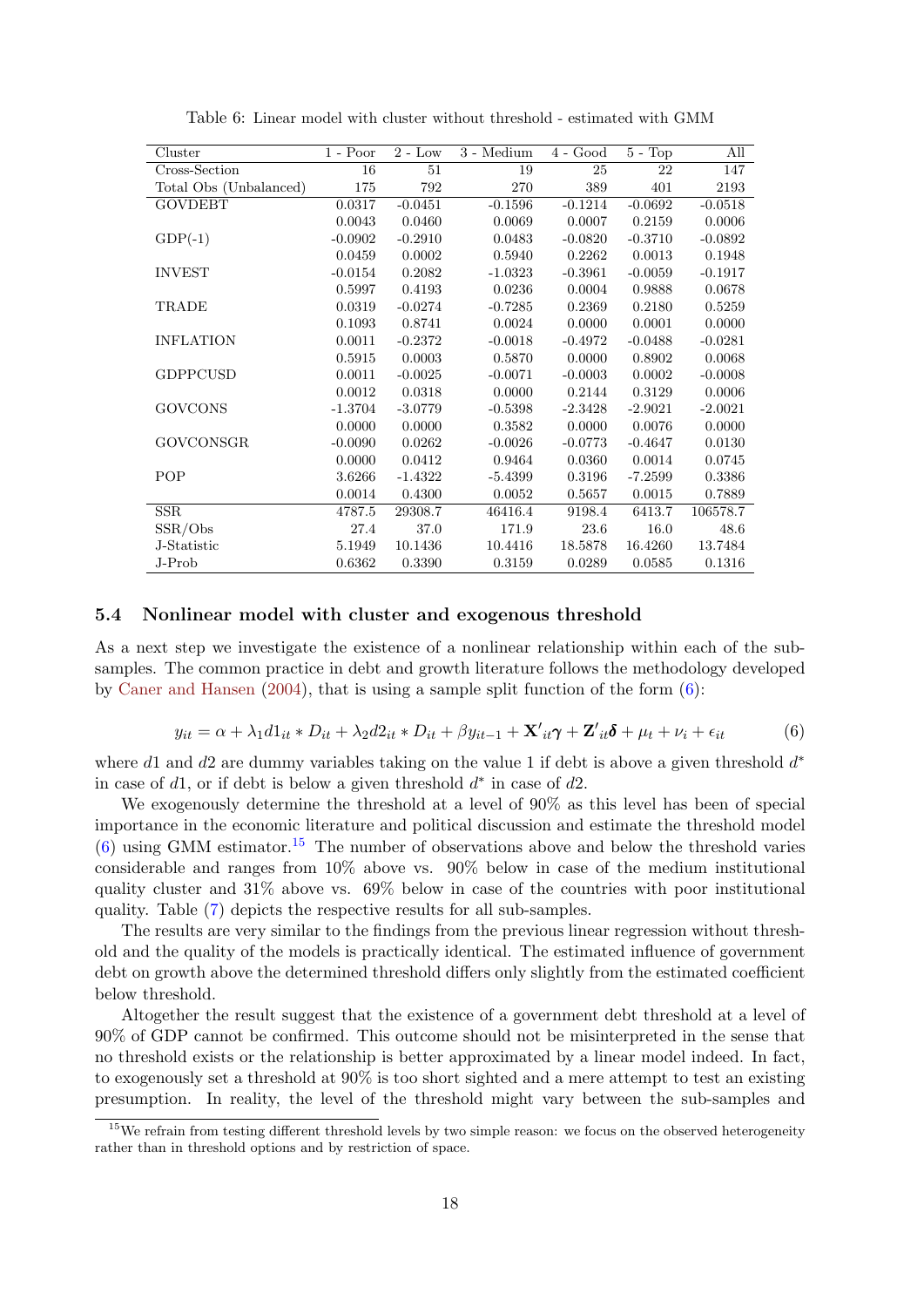| Cluster                | $1 - Poor$ | $2 - Low$  | 3 - Medium | $4 - Good$ | $5 - Top$  | All       |
|------------------------|------------|------------|------------|------------|------------|-----------|
| Cross-Section          | 16         | 51         | 19         | 25         | 22         | 147       |
| Total Obs (Unbalanced) | 175        | 792        | 270        | 389        | 401        | 2193      |
| $D_1$ $DEBT$           | 0.0325     | $-0.0460$  | $-0.1481$  | $-0.1206$  | $-0.0583$  | $-0.0488$ |
|                        | 0.0087     | 0.0311     | 0.0045     | 0.0004     | 0.0609     | 0.0014    |
| D <sub>2</sub> DEBT    | 0.0211     | $-0.0415$  | $-0.2938$  | $-0.1062$  | $-0.0874$  | $-0.0636$ |
|                        | 0.1094     | 0.1439     | 0.0003     | 0.0017     | 0.0286     | 0.0003    |
| $GDP(-1)$              | 0.0565     | $-0.3195$  | 0.0194     | $-0.0939$  | $-0.3504$  | $-0.0936$ |
|                        | 0.6774     | 0.0000     | 0.8547     | 0.1523     | 0.0013     | 0.1770    |
| <b>INVEST</b>          | 0.0058     | 0.1302     | $-0.9829$  | $-0.3912$  | 0.0361     | $-0.1865$ |
|                        | 0.8671     | 0.5480     | 0.0363     | 0.0007     | 0.9334     | 0.0472    |
| TRADE                  | 0.0359     | $0.0568\,$ | $-0.5733$  | $0.2429\,$ | 0.2257     | 0.5157    |
|                        | 0.1139     | 0.6899     | 0.0000     | 0.0000     | 0.0000     | 0.0000    |
| <b>INFLATION</b>       | $-0.0026$  | $-0.2558$  | $-0.0031$  | $-0.4638$  | $-0.1150$  | $-0.0245$ |
|                        | 0.4887     | 0.0000     | 0.2546     | 0.0000     | 0.7443     | 0.0044    |
| <b>GDPPCUSD</b>        | 0.0009     | $-0.0023$  | $-0.0079$  | $-0.0002$  | 0.0002     | $-0.0008$ |
|                        | 0.0050     | 0.0346     | 0.0000     | 0.2598     | 0.3394     | 0.0004    |
| <b>GOVCONS</b>         | $-1.6285$  | $-2.9450$  | $-1.3369$  | $-2.3030$  | $-2.7939$  | $-1.9604$ |
|                        | 0.0000     | 0.0000     | 0.0077     | 0.0000     | 0.0079     | 0.0000    |
| <b>GOVCONSGR</b>       | $-0.0096$  | 0.0277     | 0.0350     | $-0.0735$  | $-0.4648$  | 0.0131    |
|                        | 0.0000     | 0.0229     | 0.3570     | 0.0071     | $0.0015\,$ | 0.0336    |
| POP                    | 3.7028     | $-1.2097$  | $-5.8945$  | 0.2235     | $-7.2901$  | 0.2078    |
|                        | 0.0006     | 0.4974     | 0.0060     | 0.6066     | 0.0009     | 0.8688    |
| SSR                    | 5817.8     | 28401.7    | 43240.0    | 9029.8     | 6276.5     | 102774.1  |
| SSR/Obs                | 33.2       | 35.9       | 160.1      | 23.2       | 15.7       | 46.9      |
| J-Statistic            | 4.6222     | 11.3410    | 14.4834    | 18.8529    | 16.4955    | 14.2082   |
| J-Prob                 | 0.5931     | 0.3316     | 0.1061     | 0.0422     | 0.0863     | 0.1637    |

<span id="page-18-0"></span>Table 7: Nonlinear model with cluster and exogenous threshold at 90% - estimated with GMM

should be assumed to be unknown. Further testing using endogenously determined thresholds are therefore the next step to consider.

# 6 Concluding remarks

The empirical analysis of the relationship between debt and growth is demanding. Unobserved parameter heterogeneity can considerably bias the results and might be one of the major problems in the existing literature.

Addressing heterogeneity by prepending a cluster analysis to detect similarities in the countries' institutional quality turns out to be a well-suited approach to address this short-coming. More complex estimation techniques and model specifications could potentially account for the problem of unobserved parameter heterogeneity as well. But these kind of models are increasingly difficult to understand and the results are therefore hard to interpret. This makes them difficult to translate to a broader audience (e.g. politicians) and to apply to real world situations. A two-stage procedure, as suggested in this paper, seems more appropriate and has the great advantage to explicitly disclose the heterogeneity between the countries.

Our approach delivers sound and very promising results. The estimated coefficients for government debt vary considerably between the detected country groups and the quality of the estimation is in many cases superior to a combined overall estimation. The results are valid especially for countries that have passed a fair level of institutional quality.

Nevertheless several limitations of the approach still persist and additional investigation on endogenous threshold, on the channel between institutional quality and the debt-and-growth relationship, and on further sources of unobserved heterogeneity are necessary. We are convinced that future research will have to move in this direction.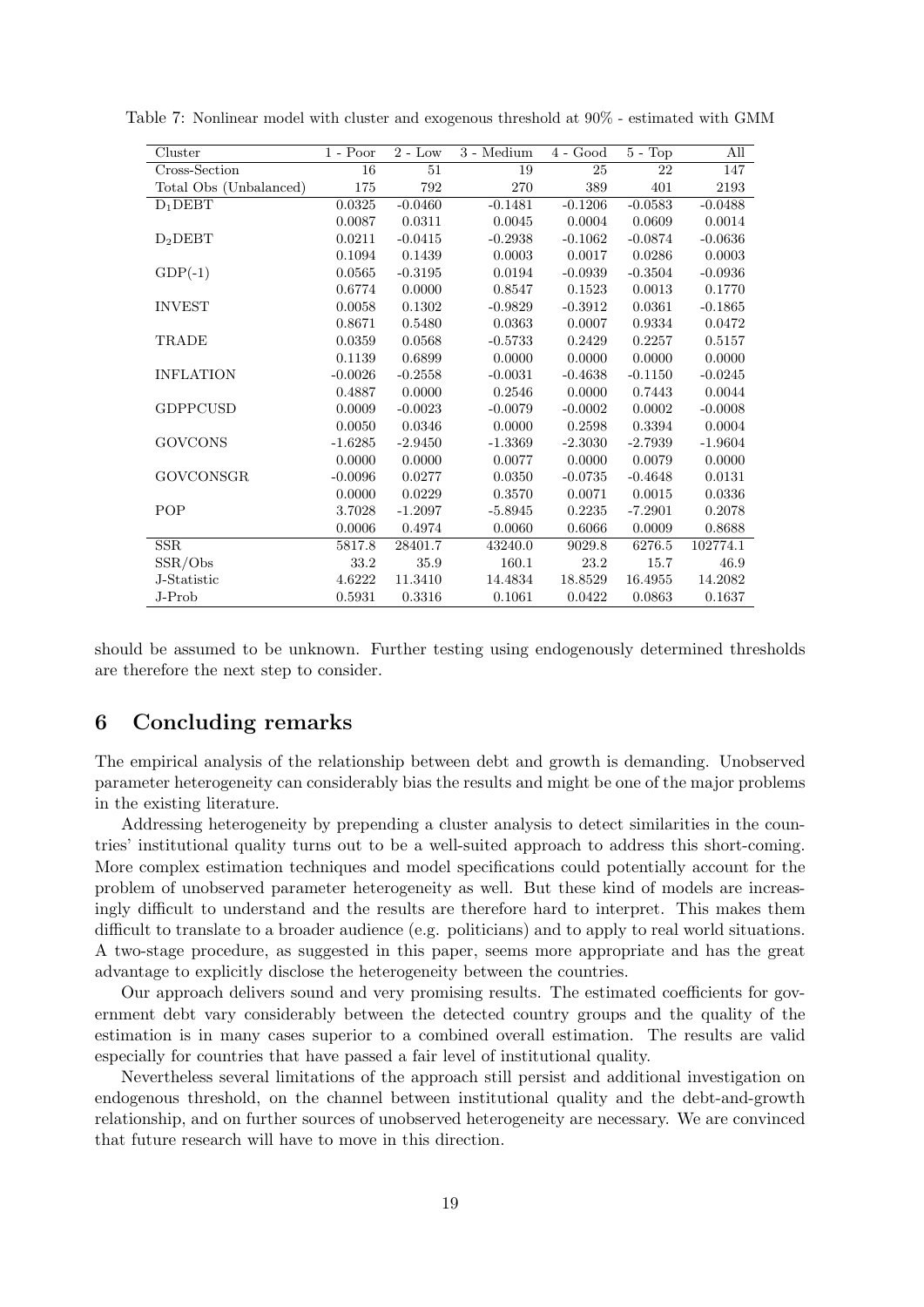# References

- <span id="page-19-18"></span>Abbas, S. A., Belhocine, N., ElGanainy, A., and Horton, M. (2010). A historical public debt database. IMF Working Paper. No. 10/245.
- <span id="page-19-12"></span>Afonso, A. and Jalles, J. T. (2013). Growth and productivity: The role of government debt. International Review of Economics and Finance, 25:384–407.
- <span id="page-19-4"></span>Aiginger, K. and Falk, M. (2005). Explaining differences in growth among oecd countries. Empirica, 32(1):19–43.
- <span id="page-19-17"></span>Aubyn, M. S. (2007). Modernising public administration and economic growth. Working Paper. Paper presented at the European Central Bank Public Finance Workshop: "Challenges for government spending in the EU", Frankfurt, 6 December 2007.
- <span id="page-19-3"></span>Barro, R. J. (1974). Are government bonds net wealth? Journal of Political Economy, 82(6).
- <span id="page-19-10"></span>Baum, A., Checherita-Westphal, C., and Rother, P. (2013). Debt and growth: New evidence for the euro area. Journal of International Money and Finance, 32:809–821.
- <span id="page-19-19"></span>Caner, M. and Hansen, B. E. (2004). Instrumental variable estimation of a threshold model. Econometric Theory, 20:813–843.
- <span id="page-19-11"></span>Cecchetti, S., Mohanty, M., and Zampolli, F. (2011). Achieving growth amid fiscal imbalances: the real effects of debt. Proceedings - Economic Policy Symposium - Jackson Hole, pages 145–196.
- <span id="page-19-9"></span>Checherita, C. and Rother, P. (2010). The impact of high and growing government debt on economic growth. an empirical investigation for the euro area. European Central Bank Working Papers. No. 1237.
- <span id="page-19-1"></span>Devarajan, S., Swaroop, V., and Zou, H.-F. (1996). The composition of public expenditures and economic growth. Journal of Monetary Economics, 37(2):313–344.
- <span id="page-19-6"></span>Durlauf, S. N., Johnson, P. A., and Temple, J. R. (2005). Handbook of Economic Growth, volume 1, chapter 8 - Growth Econometrics, pages 555–677. North Holland.
- <span id="page-19-7"></span>Elmendorf, D. and Mankiw, N. G. (1999). Government debt. In Taylor, J. B. and Woodford, M., editors, Handbook of Macroeconomics, volume 1C. North-Holland, Amsterdam.
- <span id="page-19-8"></span>Herndon, T., Ash, M., and Pollin, R. (2013). Does high public debt consistently stie??? economic growth? a critique of reinhart and rogoff. Working Paper Series. No. 322.
- <span id="page-19-16"></span>Kaufmann, D., Kraay, A., and Mastruzzi, M. (2007). The worldwide governance indicators project: Answering the critics. World Bank Policy Research Working Paper, (4149).
- <span id="page-19-13"></span>Kaufmann, D., Kraay, A., and Mastruzzi, M. (2010). The worldwide governance indicators: Methodology and analytical issues. Policy Research Working Paper. No. 5430.
- <span id="page-19-15"></span>Kaufmann, D., Kraay, A., and Zoido-Lobatón, P. (1999a). Aggregating governance indicators. Policy Research Working Paper, (2195).
- <span id="page-19-14"></span>Kaufmann, D., Kraay, A., and Zoido-Lobatón, P. (1999b). Governance matters. Policy Research Working Paper, (2196).
- <span id="page-19-2"></span>Kneller, R., Bleaney, M. F., and Gemmell, N. (1999). Fiscal policy and growth: evidence from oecd countries. Journal of Public Economics, 74:171–190.
- <span id="page-19-0"></span>Kourtellos, A., Stengos, T., and Tan, C. M. (2013). The effect of public debt on growth in multiple regimes. Journal of Macroeconomics, 38:35–43.
- <span id="page-19-5"></span>Kumar, M. S. and Woo, J. (2010). Public debt and growth. IMF Working Paper. No. 10/174.